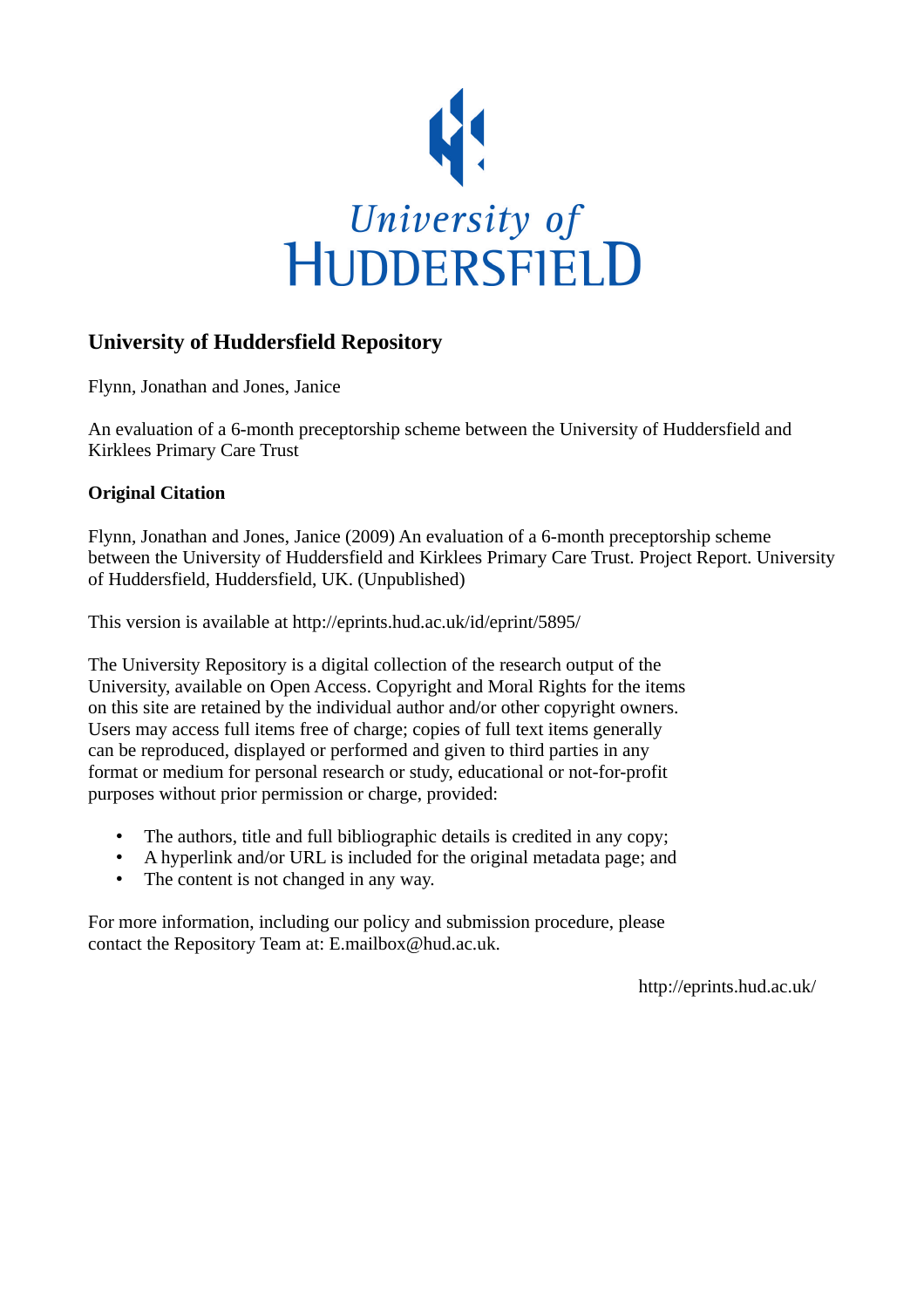

An evaluation of a 6-month preceptorship scheme between the University of Huddersfield and Kirklees Primary Care Trust

Final report to the Yorkshire and Humber Strategic Health Authority

> Report prepared by; Jonathan Flynn & Janice Jones University of Huddersfield

> > July 2009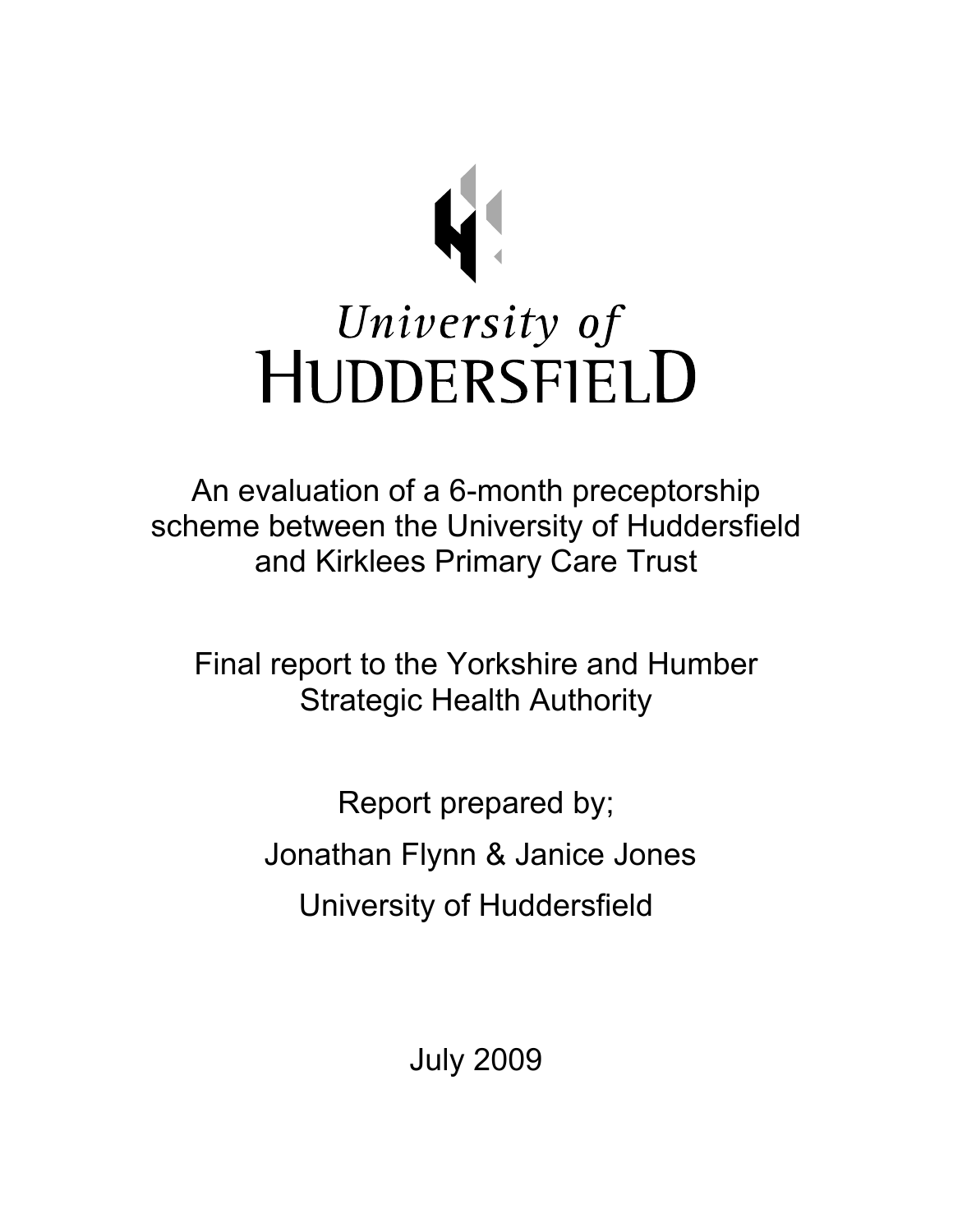# Contents

| a. general<br>b. preceptee<br>c. mentor |  |
|-----------------------------------------|--|
|                                         |  |
|                                         |  |
|                                         |  |
|                                         |  |
|                                         |  |
| a. Preceptee's<br>b. Mentor's           |  |
|                                         |  |
|                                         |  |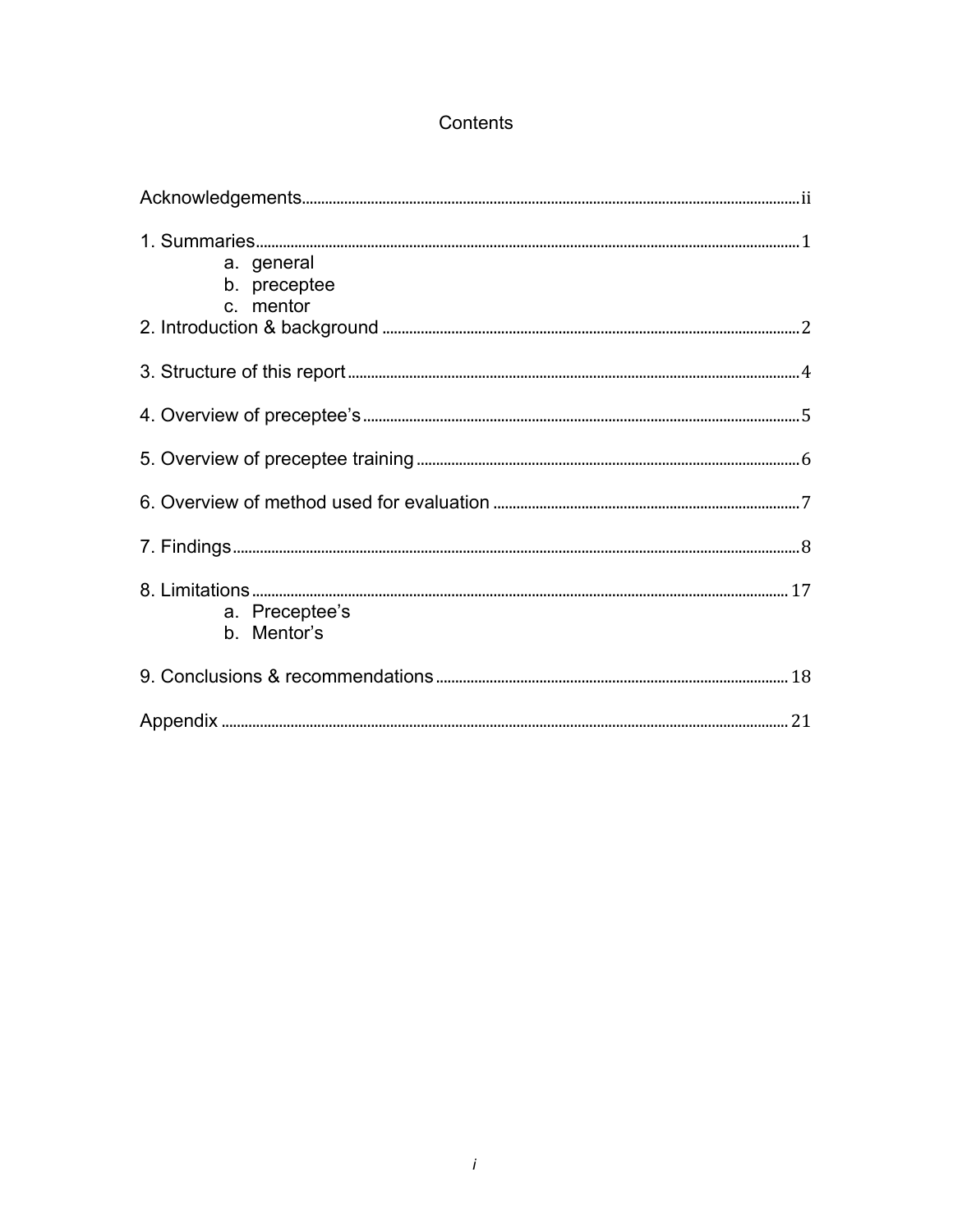## Acknowledgements

The following people have been involved with the preceptorship scheme and are acknowledged for their contributions:

*Planning & co-ordination*

Sara Eastburn – University of Huddersfield Peter Horner – Kirklees Primary Care Trust Andrea Thornton – Kirklees Primary Care Trust

## *Participation*

The preceptee's – Kirklees Primary Care Trust

The Mentor's – Kirklees Primary Care Trust

## *Delivery of teaching material*

Jackie Malone – University of Huddersfield

Liz Whitaker – University of Huddersfield

Sue Spence – University of Huddersfield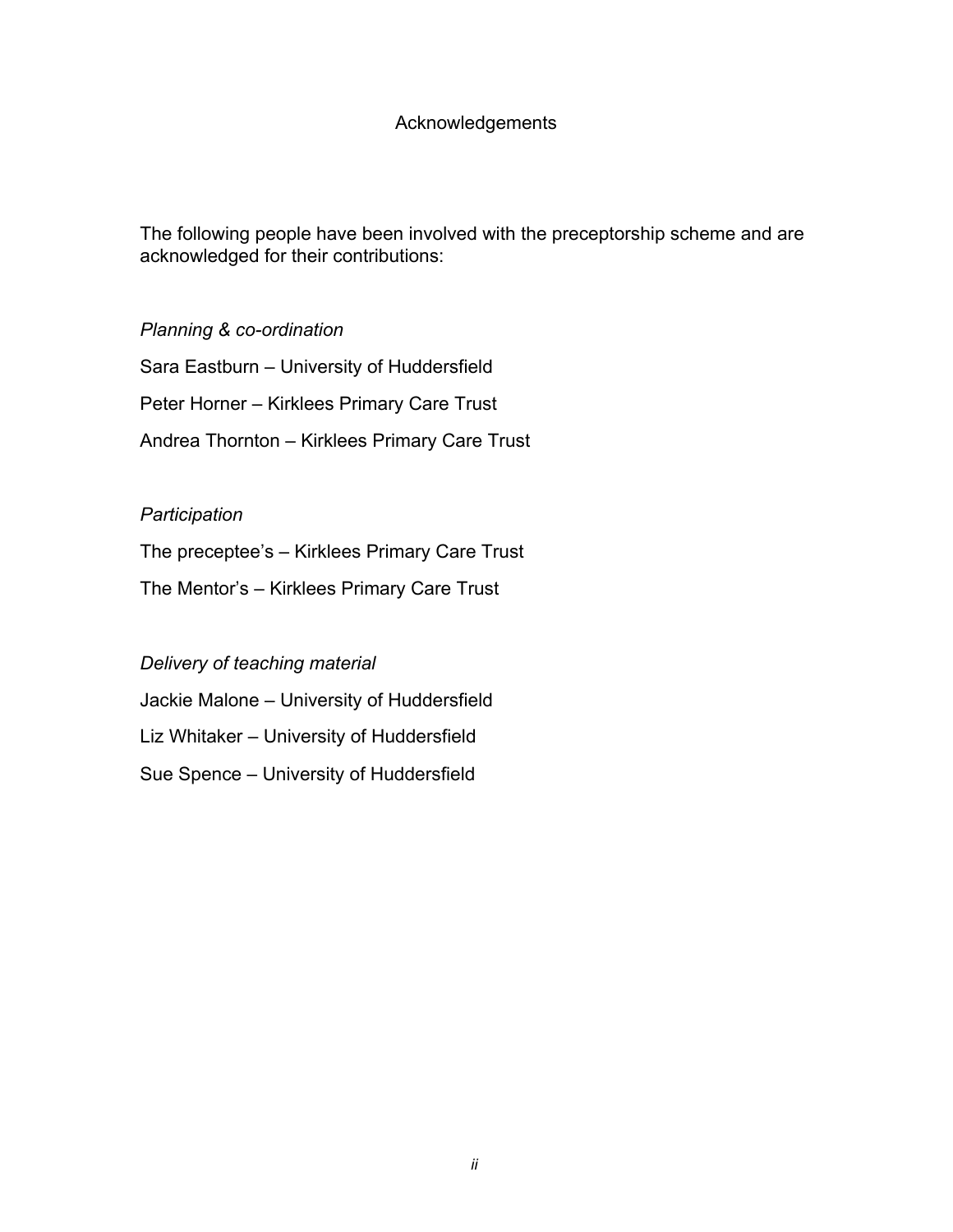## **1. Summaries**

#### a) General Summary

This report was funded by the Yorkshire & Humber Strategic Health Authority and is an evaluation of a 6-month preceptorship scheme involving a collaboration between the University of Huddersfield & Kirklees Primary Care Trust. The report presents findings from both the preceptee's and mentor's involved in this scheme. It presents the findings, limitations and conclusions of the scheme.

#### b) Preceptee Summary

The preceptorship scheme was particularly beneficial to the band 5's who had been out of employment for a significant period of time. The facilitated preceptorship sessions had provided the band 5's with opportunities to develop a peer support network, enhance their knowledge base to apply to clinical work and develop their portfolios in line with the Knowledge & Skills Framework (KSF).

The community settings where the bands 5's were placed provided challenging environments. They had the opportunity to develop skills and knowledge outside the boundaries of secondary care settings. However they concluded their preference was to work initially post qualification in secondary care settings; where they perceived greater professional security was provided alongside the opportunity to develop essential core skills and a wider knowledge base for future practice.

#### c) Mentor Summary

The mentors identified the preceptorship scheme as a positive initiative but it was not without its challenges. The term 'preceptorship' was not a familiar phrase for several mentors and the expectations of the scheme were not entirely clear to all mentors. The speed in which the scheme was implemented threw up its own challenges, however the mentors were able to absorb this and largely take it in their stride.

It was identified that some areas were more difficult than others for band 5's to work within and left them potentially at more risk. To facilitate the presence of band 5's within the community the mentors advised that specific formal training for both mentors and preceptee's would be needed. To ensure the right skill mix and aid selection and retention, the mentors thought that a cross-rotational system sampling equally from secondary and primary care would be extremely beneficial. All mentors were in agreement that the preceptorship had certainly improved the confidence of the preceptee's. Finally a number of concerns ranging from restructuring of banding levels, fears around quality and delivery of care and the burden that additional training may bring were raised.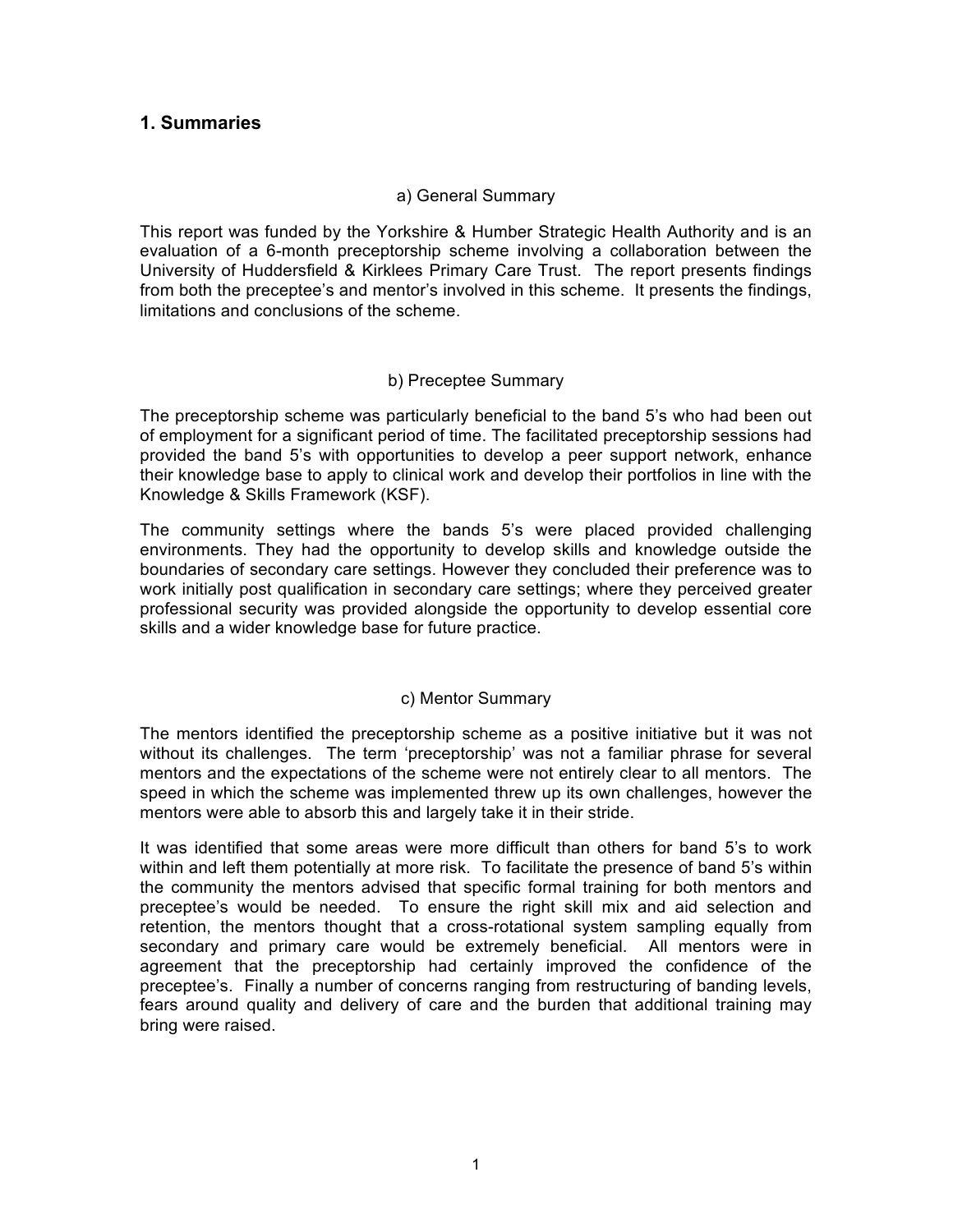## **2. Introduction & background**

The terminology around preceptorship generates several meaning within the literature, to some it means a period of induction, to others a period of practical experience, supervised by an expert or specialist in a particular field. It has existed in the nursing and medical profession's for some time and is synomonous with developing newly qualified members of staff. Over Recent years it has developed within the Allied Health Professions (AHP's) and particularly the professions of Occupational Therapy (OT) and Speech & Language Therapy (SALT) who have championed this approach and embraced its potential. In essence it is used as a means of nurturing newly qualified professionals so they are best equipped to deal with the rigours of professional life therefore acting as a transitional period from newly qualified staff to consolidate knowledge over a period 6 to 12 months.

The geographical shift in healthcare provision from acute (secondary) to community (primary) care has essentially created new challenges for all working within healthcare provision. Health care planners, service managers and all staff delivering therapy are all faced with translating Lord Darzi's high quality care for all - NHS next stage review into a format that will allow implementation of the recommendations.

Darzi (2008) states that:

*"over a quarter of a million nurses, midwives, health visitors, allied health professionals, pharmacists and others work in the community health services. They have a crucial role to play in providing some of the most personalised care, particularly for children and families, for older people and those with complex care needs, and in promoting health and reducing health inequalities"*

Traditionally AHP's have had a strong presence in secondary care with wellestablished support mechanisms to help newly qualified staff make the transition to that of an effective practitioner. Within community settings the presence of newly qualified band 5 practitioners is arguably less augmented (Morley 2006a). This is largely due to working practices, with the majority of this work being absorbed by experienced AHP's banded at 6's and 7's. They are strong arguments for this arrangement of staff but given the likely increase in work attributable to the shift in health care delivery there is a need to look at how band 5's can be incorporated into community service delivery.

Another driving force behind the reassignment of band 5's is the ever growing problem of job shortages, with the 'demand-supply' relationship teetering in the short term with an over supply of new graduates (Bosanquet et al. 2006), to add focus it is worth analysing the scale at a local level. Foley (2007) in a workforce and development non-graduate recruitment report, estimated figures of approximately 2,700 AHP student graduates across the Yorkshire and Humber region in the academic year of 2007/08. Perceived difficulties and a reluctance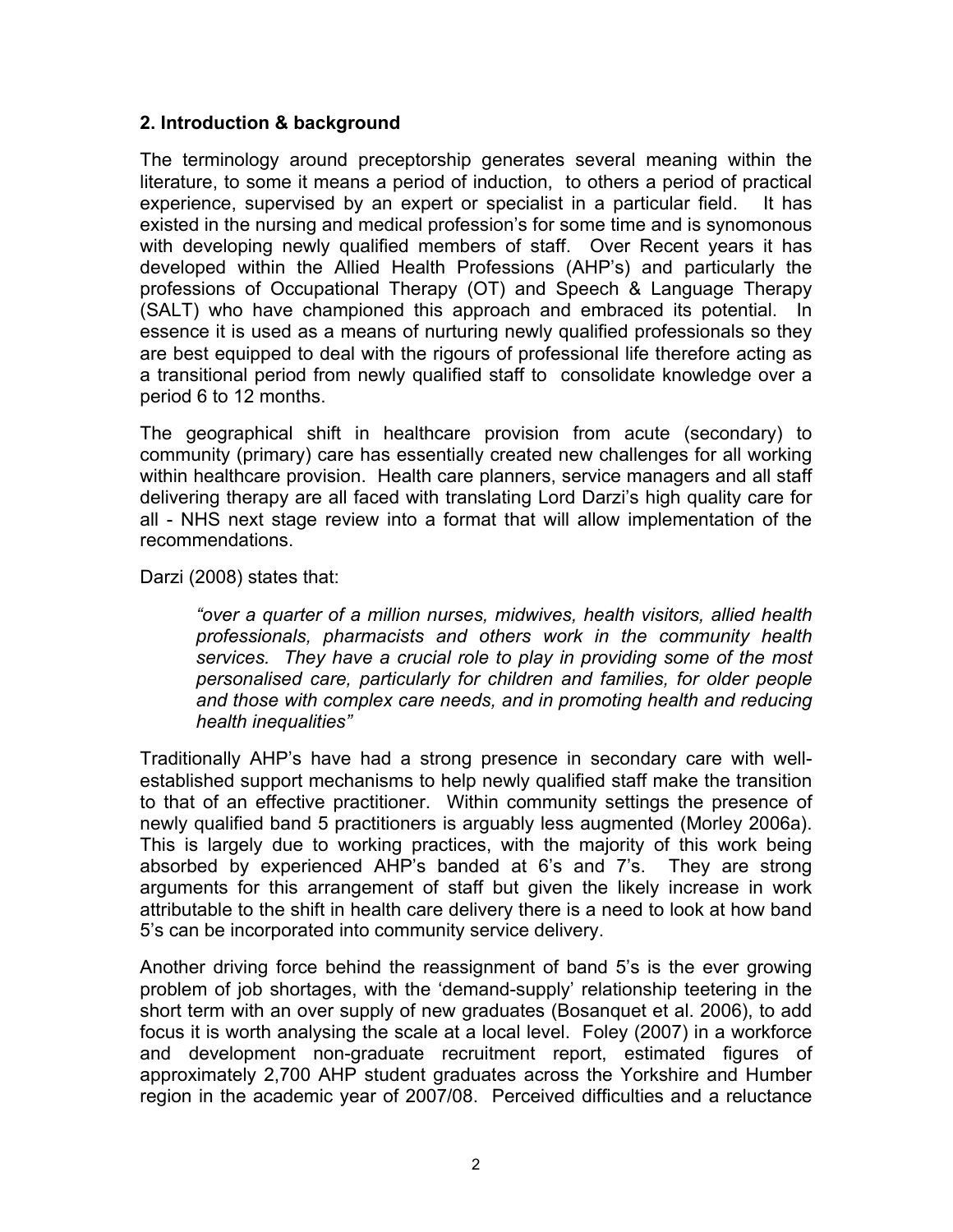to change associated with placing these graduates in a community position may only serve to compound the labour market further.

Although this has affected all AHP graduates it has been a particular problem with new physiotherapy graduates (Grey 2006) with many finding it difficult to secure their first position. The Chartered Society of Physiotherapy (CSP) reports that 42% of the 2007 graduates and 19% of the 2006 graduates have still not found their first physiotherapy post (Limb 2008). This improved slightly in 2008 when the CSP reported improvements in the employment situation stating that 51% of the 2007 graduates had found permanent work in the health service by June 2008. Their data also found that when recruiting, NHS employers were giving preference to 2006 graduates who were still looking for their first post, thus trying to deal with the backlog of qualified physiotherapists.

At a University level we are committed to 'inspiring tomorrow's professionals' and recognise the value of working with local trusts. We also recognise that in training future AHP's we have a role in facilitating effective support mechanisms in collaboration with our clinical partners. To that end a 6-month preceptorship scheme was undertaken between the University of Huddersfield and Kirklees Primary Care Trust. The aim of which was to investigate whether newly qualified band 5 AHP's with appropriate support could work within a community setting.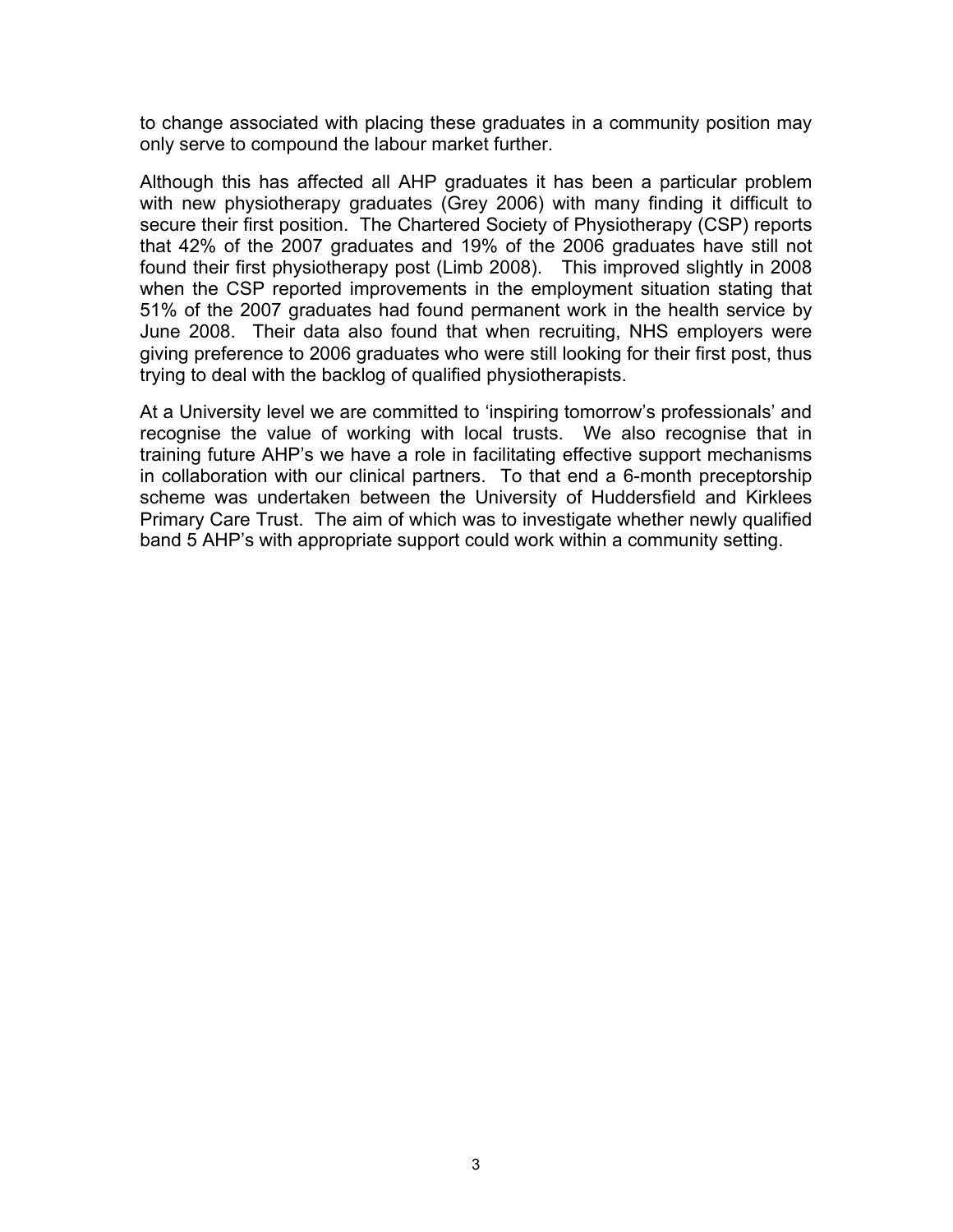# **3. Structure of this report**

The background to this report has been described on the previous pages. The remainder of the report has been broken down into the following:

**Overview of preceptee's**

**Overview of preceptorship training given**

**Overview of methodology used to evaluate the preceptorship programme**

**The findings – a) preceptee's**

 **b) mentors**

**Limitations**

**Conclusions & recommendations**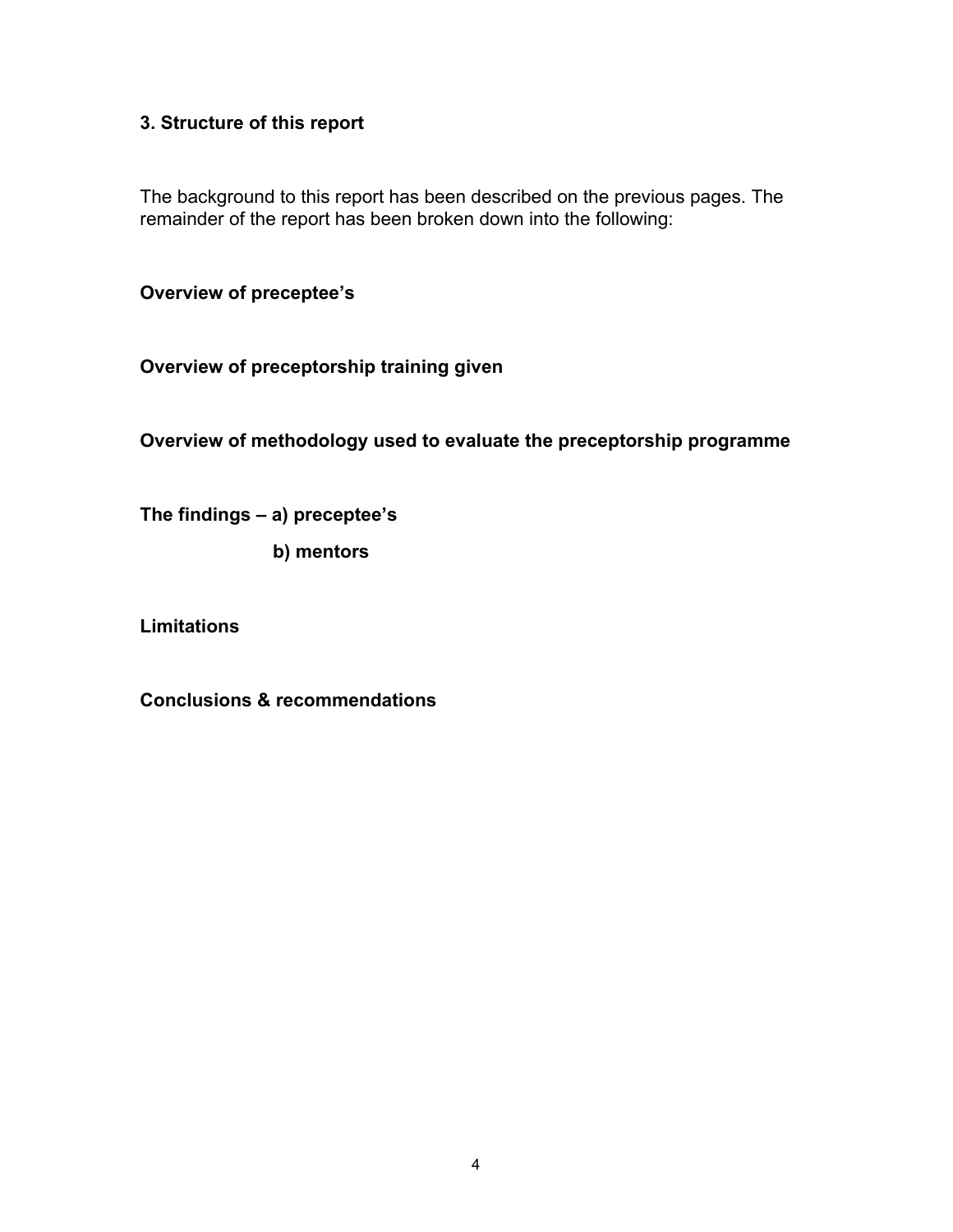# **4. Overview of preceptee's**

All the band 5 AHP's participating in the Preceptorship scheme had not previously worked in the NHS. Prior to securing employment within the preceptorship scheme some preceptees had been in alternative employment for up to 2 ½ years. Additionally some had spent a year travelling or joined the scheme directly from university. The preceptees pre registration educational background was from a variety of Universities across the United Kingdom.

The group consisted of –

7 Physiotherapists

1 Occupational Therapist (OT)

1 Speech and language therapist (SALT)

They were predominantly placed in community settings including intermediate care, rapid response and community rehabilitation. There were two preceptees who were based on in patient wards in acute settings.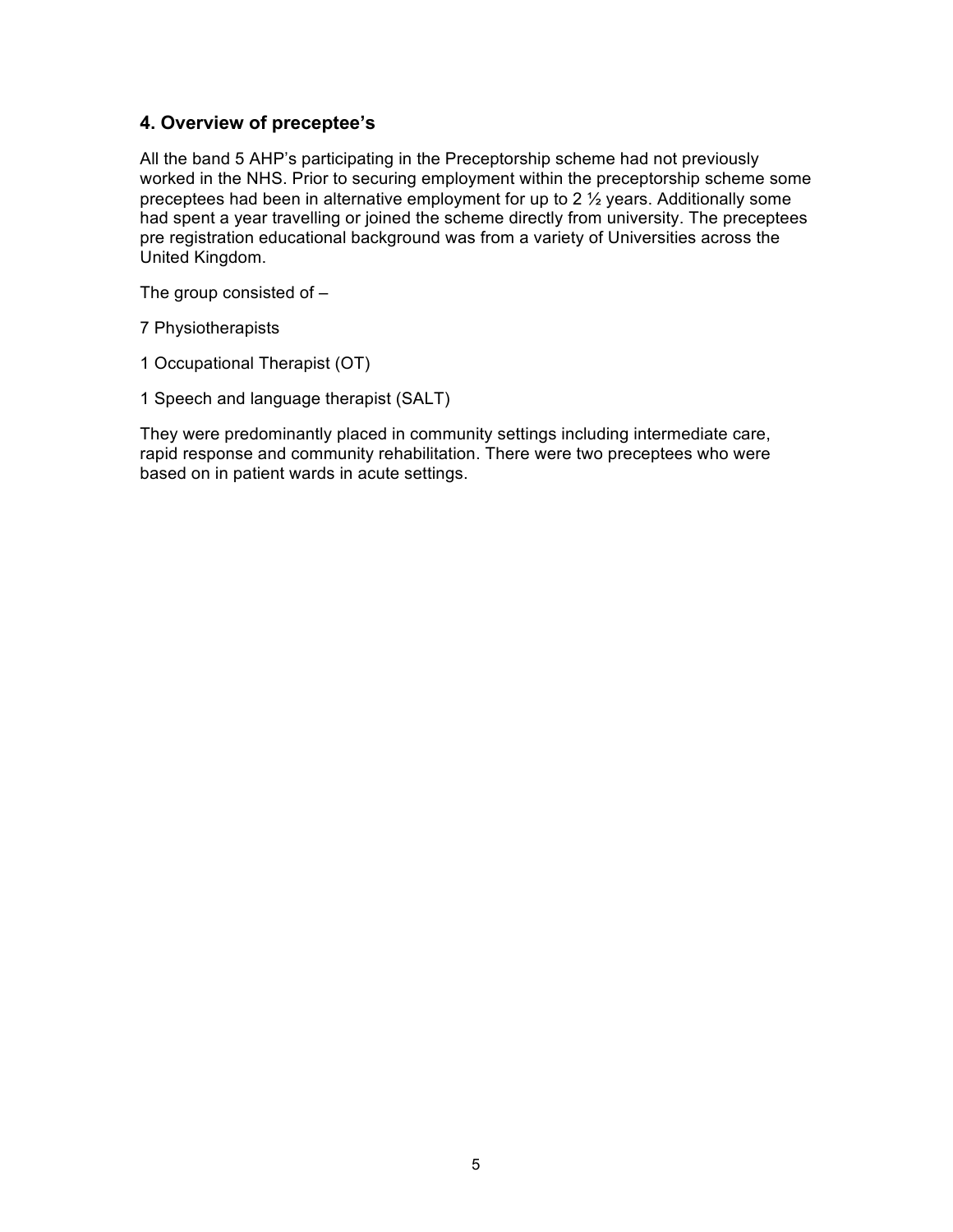## **5. Overview of preceptee training**

A programme of training sessions were provided for the preceptees to attend and facilitated by Jonathan Flynn (Physiotherapy) and Janice Jones (Occupational Therapy), Senior Lecturers from the University of Huddersfield. This programme was supported by colleagues from the university with expertise in relevant areas.

The aims of the sessions were to provide the preceptees with an opportunity to enhance their knowledge and apply this to their practice. Additionally they were given opportunities to link their experiences from practice to the KSF in reflective entries for their portfolio. These sessions were delivered in a generic format aiming to be accessible to all professions.

An introductory session outlining preceptorship and portfolio development was attended by the preceptees and their mentors. The preceptees were provided with guidance to complete their portfolios in line with the Health Professions Council (HPC). Additionally a structure was provided to gather evidence for the KSF six month tracking evaluation leading to the foundation gateway.

At the end of the introductory session a plenary was held involving discussion with the preceptees, mentors, co ordinator and university facilitators to determine the perceived training needs of the preceptees. A broad list of themes was generated from which the following six month programme was devised. The sessions were held monthly during the afternoon for 4 hours and held at health centres around the locality.

- Chronic pain
- Mental health
- Respiratory Care
- Cognition and memory
- Job applications and interview techniques
- Interview questions

The inclusion of the respiratory session was in response to the physiotherapists concern about the reduced opportunities to develop skills within this area. This was perceived by the preceptees to be a barrier to future employment.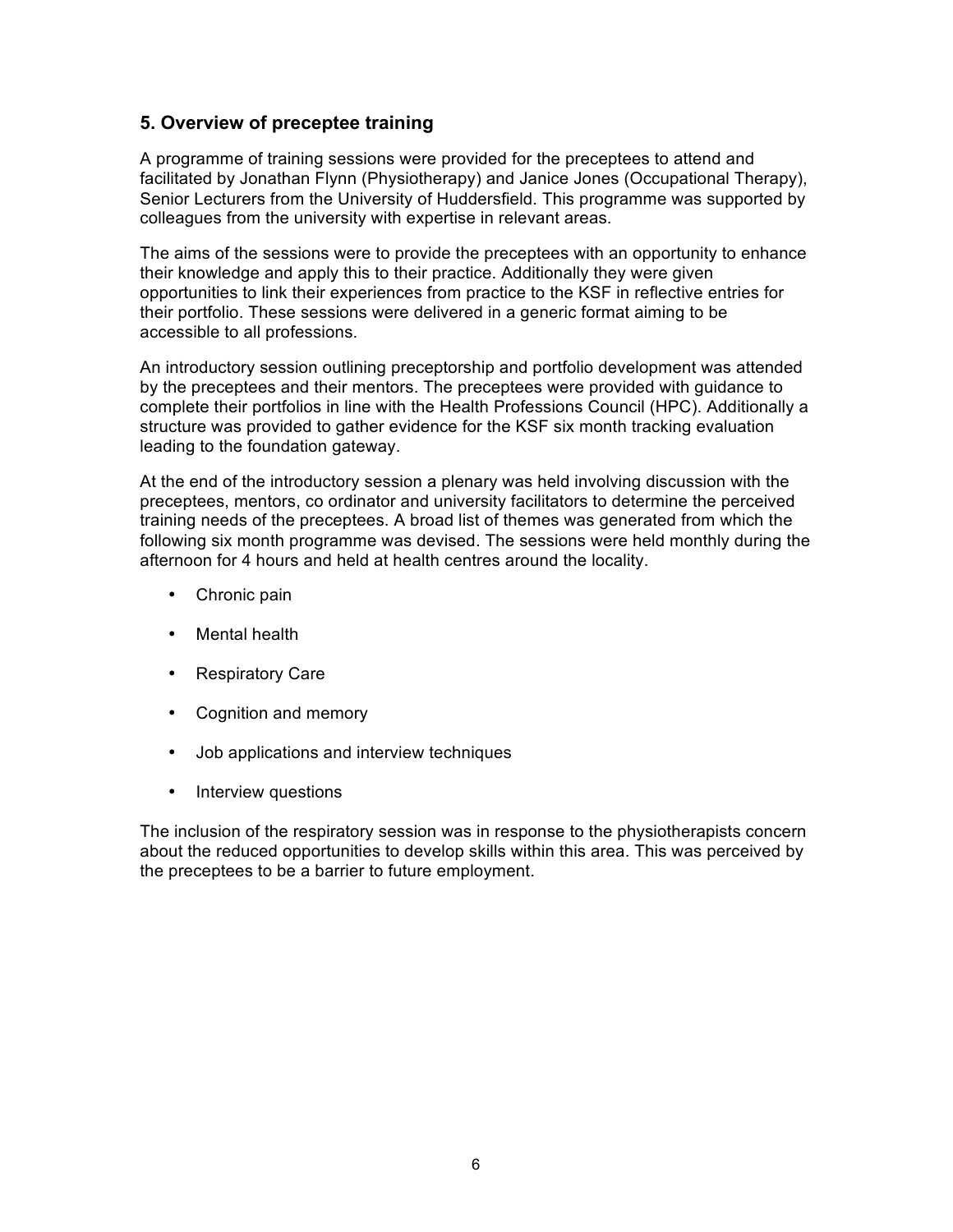## **6. Overview of method used for evaluation**

A qualitative methodological approach was used to evaluate the preceptorship scheme. Semi-structured focus group discussions were used as a method of data collection. This method was considered the most appropriate to gain an insight and understanding of the preceptees and mentors perceptions of their experiences of preceptorship (Silverman, 2002).

The focus groups enabled the participants to use the interaction with the group to explore issues with their peers. These homogenous groups assisted in providing a comfortable environment for the discussion and sharing of experiences. Additionally the group strategy provided an efficient method of data collection from a number of people simultaneously given the time frame (Barbour, 2007).

Separate focus groups were held for preceptees and mentors. They were facilitated by Jonathan Flynn and Janice Jones, both Senior Lecturers at the University of Huddersfield and responsible for the teaching sessions and evaluation of the preceptorship scheme.

All the preceptees and mentors were invited to participate. The preceptees focus group was attended by 77% (n=9). The mentors focus group was attended by 66% (n=9).

An information sheet and questions (appendices 3 & 4) to be used at the focus groups were emailed to all the participants prior to the focus group to ensure the process was transparent and the participants were fully prepared (Silverman, 2004). Copies of the paperwork were also provided at the focus groups.

The focus groups were digitally recorded and transcribed verbatim. Each focus group generated approximately one hour of data. The transcriptions of the focus groups were then analysed by Jonathan Flynn and Janice Jones using a process of thematic content analysis adapted by Burnard (1991) from the grounded theory approach developed by Glaser and Straus. This approach relies on the systematic development of categories and themes generated by the participants whilst ensuring the interactions between participants are retained in order to provide context to the data when reduced to themes and categories (Silverman, 2004).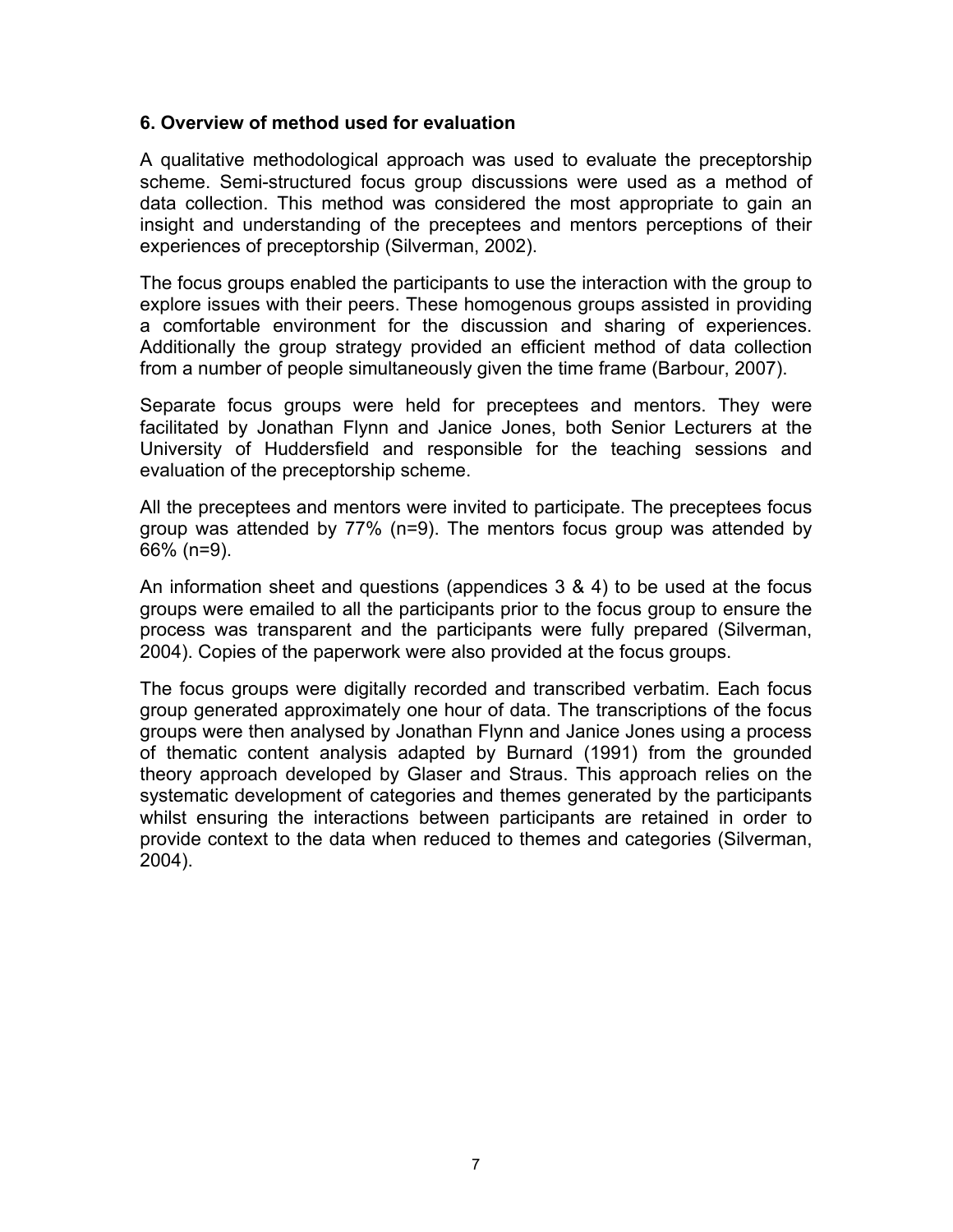# **7. Findings**

## **a. Preceptee's**

The focus group data was analysed in relation to the themes generated by the questions evaluating the first six months of the preceptorship scheme.

The following themes were generated –

- Preparation for working in the NHS
- Development as an autonomous practitioner
- Contributions to the service(s)
- Consideration of a career in the community
- Benefits of the preceptorship scheme to future employment

### Preparation for working in the NHS

The preceptee's who had been out of employment for some time considered the Preceptorship scheme to offer more support for them to re engage with their practice skills. Additionally they were given time to develop skills, consolidate their learning and recognise their limitations within their practice areas.

"…it was a lot more opportunity to consolidate the stuff I'd learned in university even if it wasn't like the really acute management of strokes, like respiratory conditions, but I had a variety of patients." Participant A

This level of support varied between the settings where they were placed and between profession groups.

The opportunities to work in the community helped the preceptee's to make the transition from student to qualified practitioner. The liaison necessary between agencies involved in the community facilitated an appreciation of the complexity of working as a qualified practitioner.

## Development as an autonomous practitioner

Participation in the Preceptorship scheme had helped to increase confidence, in particular peer support and realising everyone has limitations regardless of professional background was strongly felt.

The facilitated Preceptorship sessions had helped to develop their autonomous practice as they applied the sessions to their practice. This in turn helped to increase their confidence, as they were able to contribute to multi disciplinary discussions in an informed manner.

Additionally some of their placement settings promoted autonomous practice, in particular where the preceptee's had a well defined role and were encouraged to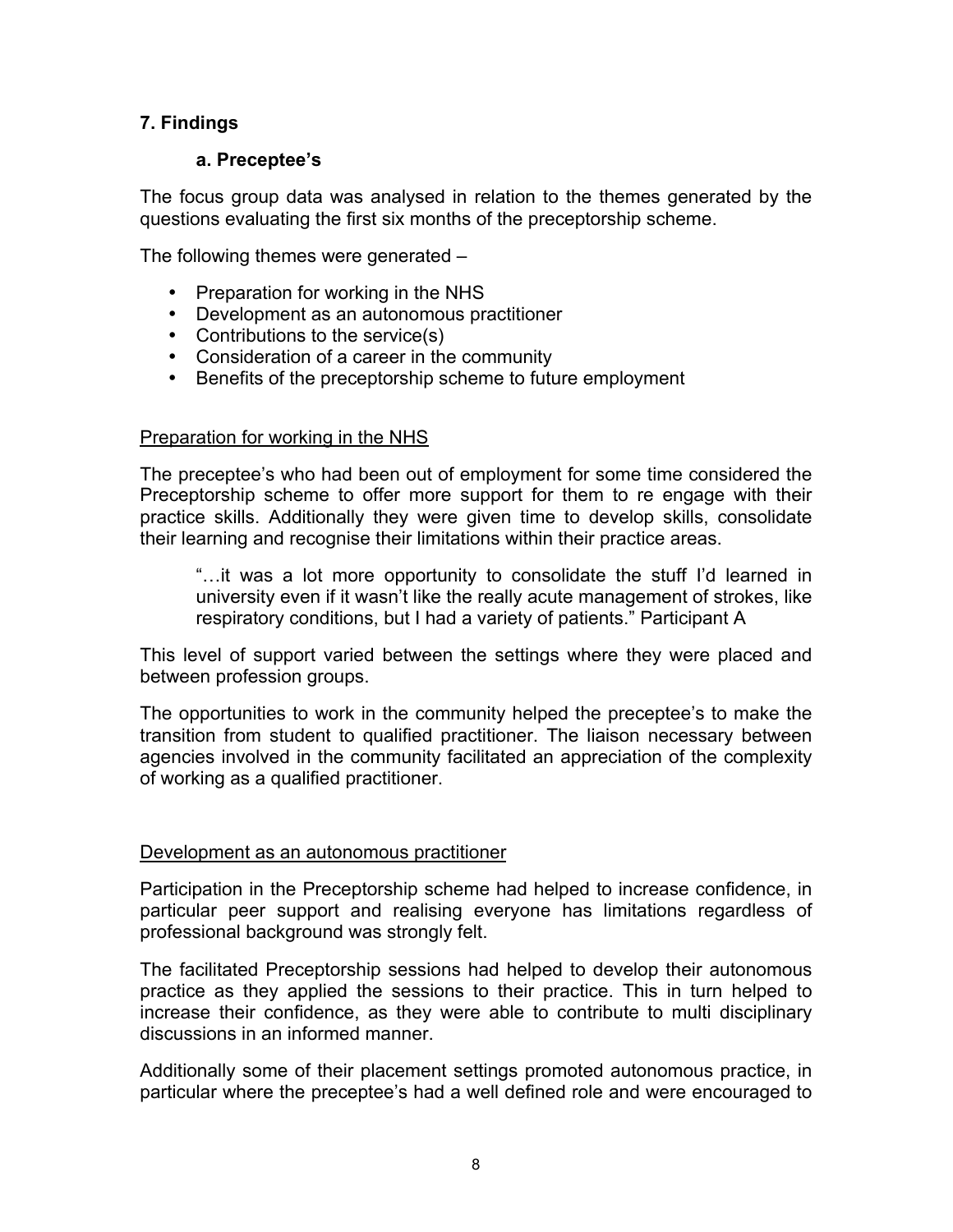practice autonomously. This also helped to develop their confidence in their practice abilities.

The development of autonomous practice was enhanced by being on the Preceptorship scheme, they were given time to develop and consolidate skills. This time was made available due to the preceptee's not filling a vacancy they were extra to existing staffing numbers.

There was a strong perception that the community based work had led to personal recognition of limitations and this had enhanced their understanding of autonomous practice and risk management.

"… when you find yourself in a tricky situation it makes you think 'am I stepping out of my practice here?' and that's when you do put your hand up and get back to the office or get on the 'phone to your next line manager…" Participant B.

There was a perception from some of the preceptee's that support from supervisors had been variable. This was linked to the perceived lack of preparation and knowledge about Preceptorship the supervisors had received prior to the scheme.

### Contributions to the service(s)

There was a strong perception that the preceptee's had contributed to an increase in the quality of the service provided, with longer treatment sessions being cited as an example in one service area. There was concern expressed about the impact his would have on the service when the preceptees were no longer employed within these areas.

One preceptee had had the time to develop significant resources within the service area for use by the team.

## Consideration of a career in the community

The preceptee's expressed being open minded about a future career in the community. They expressed some benefits to the opportunities for 'real life' therapy.

"I do really quite enjoy being able to go into someone's home, look around and go right, ok, we need to do some balance work, what we got in the house we can use – oh lets use your kitchen sink…" Participant C.

However, they saw community work as developing generic skills and considered the lack of variety would limit their future career opportunities. At their stage of post qualifying experience they expressed strong preferences to get experience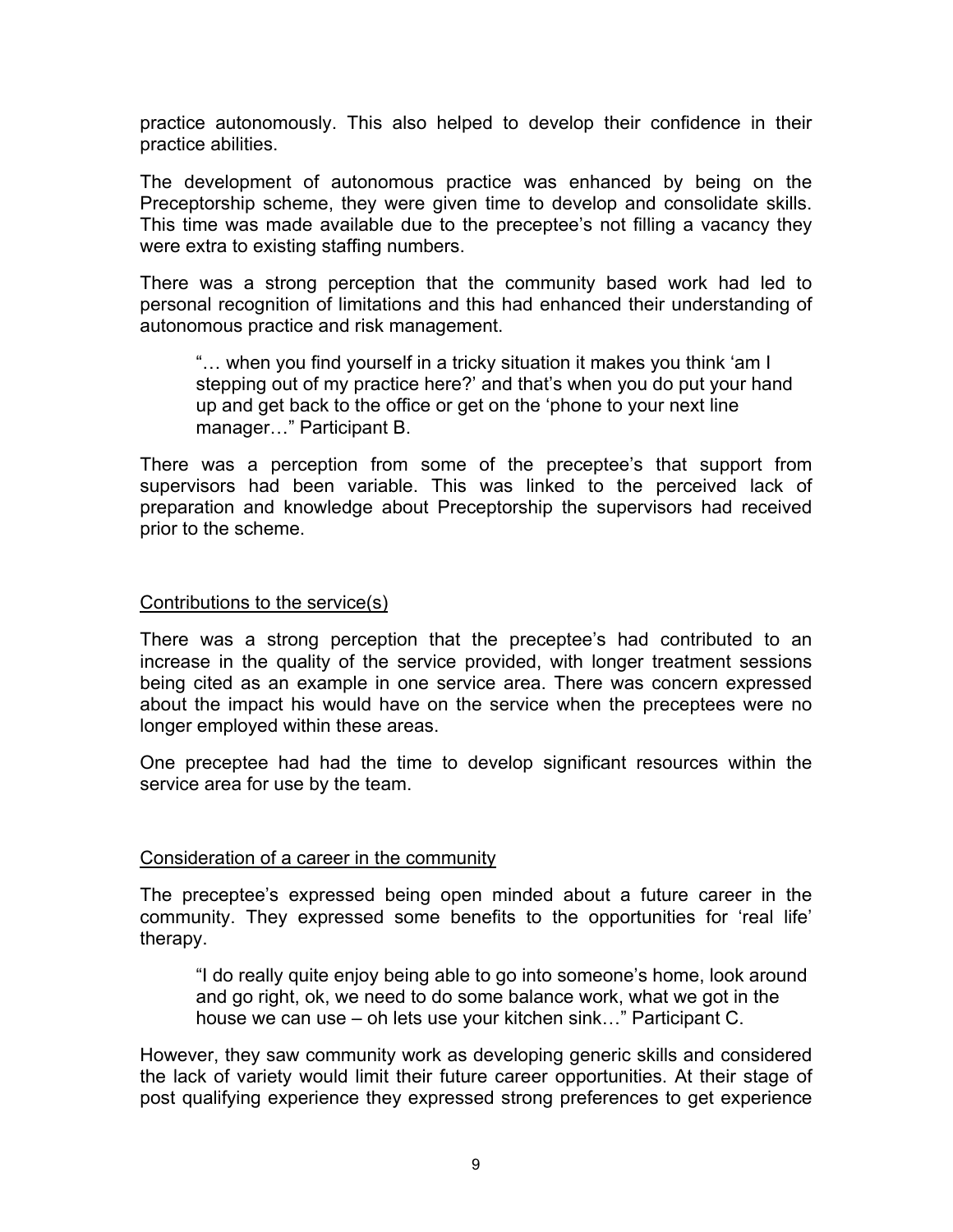within secondary care. They expressed this in terms of preferring the security of all the multi disciplinary team on hand and the more sociable environment.

"I personally enjoy the social aspects of the ward base, a bit of banter, you get everyone around you" Participant B.

The ideal experience for preceptee's was expressed as a split rotation covering acute and community settings. Concern was expressed about the gaps in their experience within the community settings for example the lack of acute respiratory and on call.

A preference was expressed to have grounding in secondary care before considering primary care settings. However a strong opinion was expressed that the community experience would be beneficial within secondary care as they had experienced the problems of discharge planning and developed knowledge of the other agencies involved within the community.

## Benefits of the Preceptorship scheme to future employment

There was a strong perception that the Preceptorship scheme and community experience would be beneficial to the preceptee's future employment opportunities. The community experience had contributed to their abilities to practice in challenging situations without specialist equipment.

The Preceptorship sessions had increased their knowledge of the (KSF) and the CPD time provided to focus on the KSF had been invaluable. There was a strong emphasis on the development of portfolios provided by the sessions to support this; additionally the evidence mapping tools provided were positively received.

Sessions were provided focussing on interview technique and preparation, these were considered very beneficial, additionally the portfolio sessions and reflections from teaching sessions provided further examples to enhance interview responses.

The peer support experienced as a result of being part of the Preceptorship scheme was valued and this increased the confidence of the participants who had not had a job for a period of time. The band 5's would have liked more training sessions over a concentrated period of time.

#### **Summary**

The preceptorship scheme was particularly beneficial to the band 5's who had been out of employment for a significant period of time. The facilitated preceptorship sessions had provided the band 5's with opportunities to develop a peer support network, enhance their knowledge base to apply to clinical work and develop their portfolios in line with the Knowledge & Skills Framework KSF.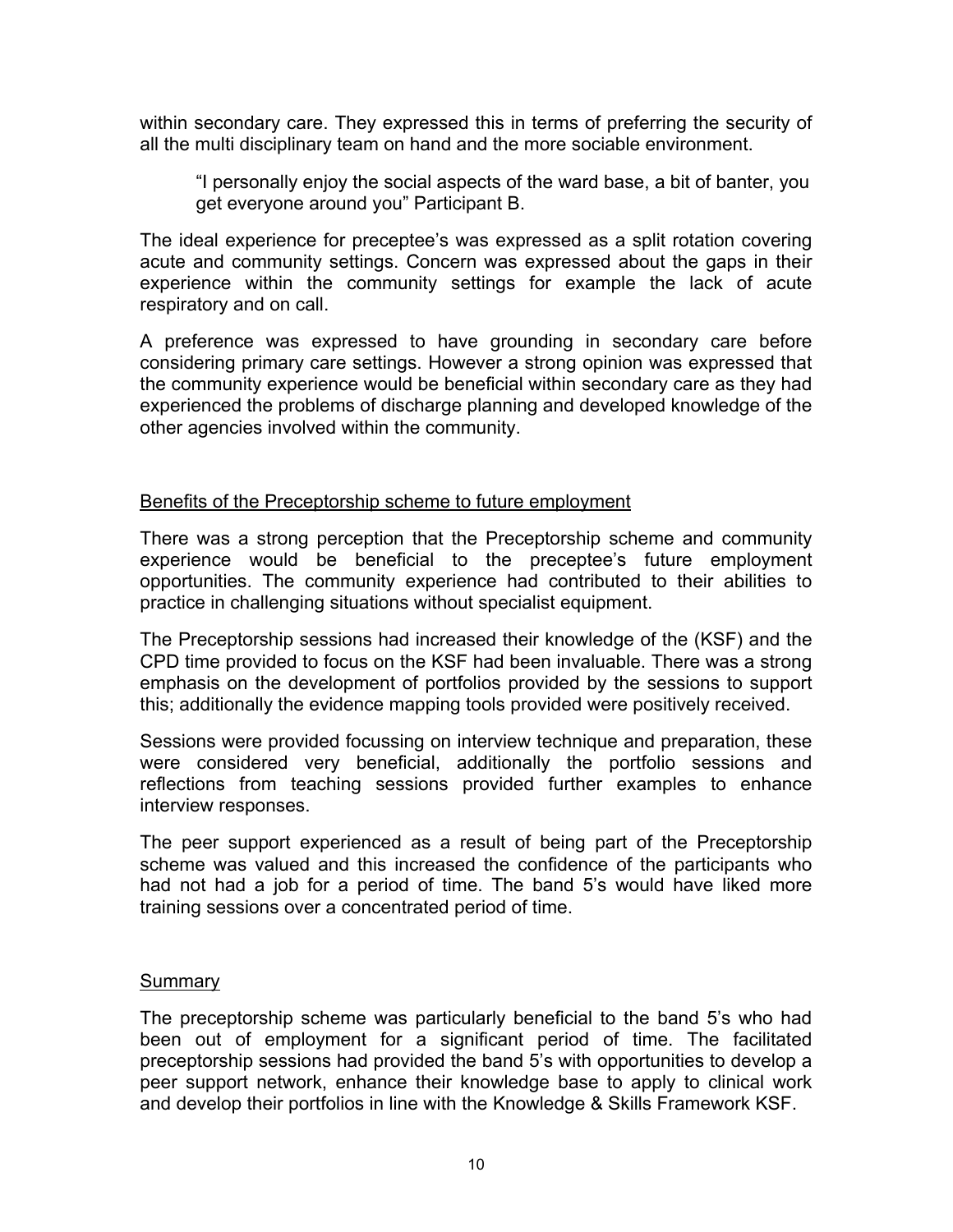The community settings where the bands 5's were placed provided challenging environments. They had the opportunity to develop skills and knowledge outside the boundaries of secondary care settings. However they concluded their preference was to work initially post qualification in secondary care settings; where they perceived greater professional security was provided alongside the opportunity to develop essential core skills and a wider knowledge base for future practice.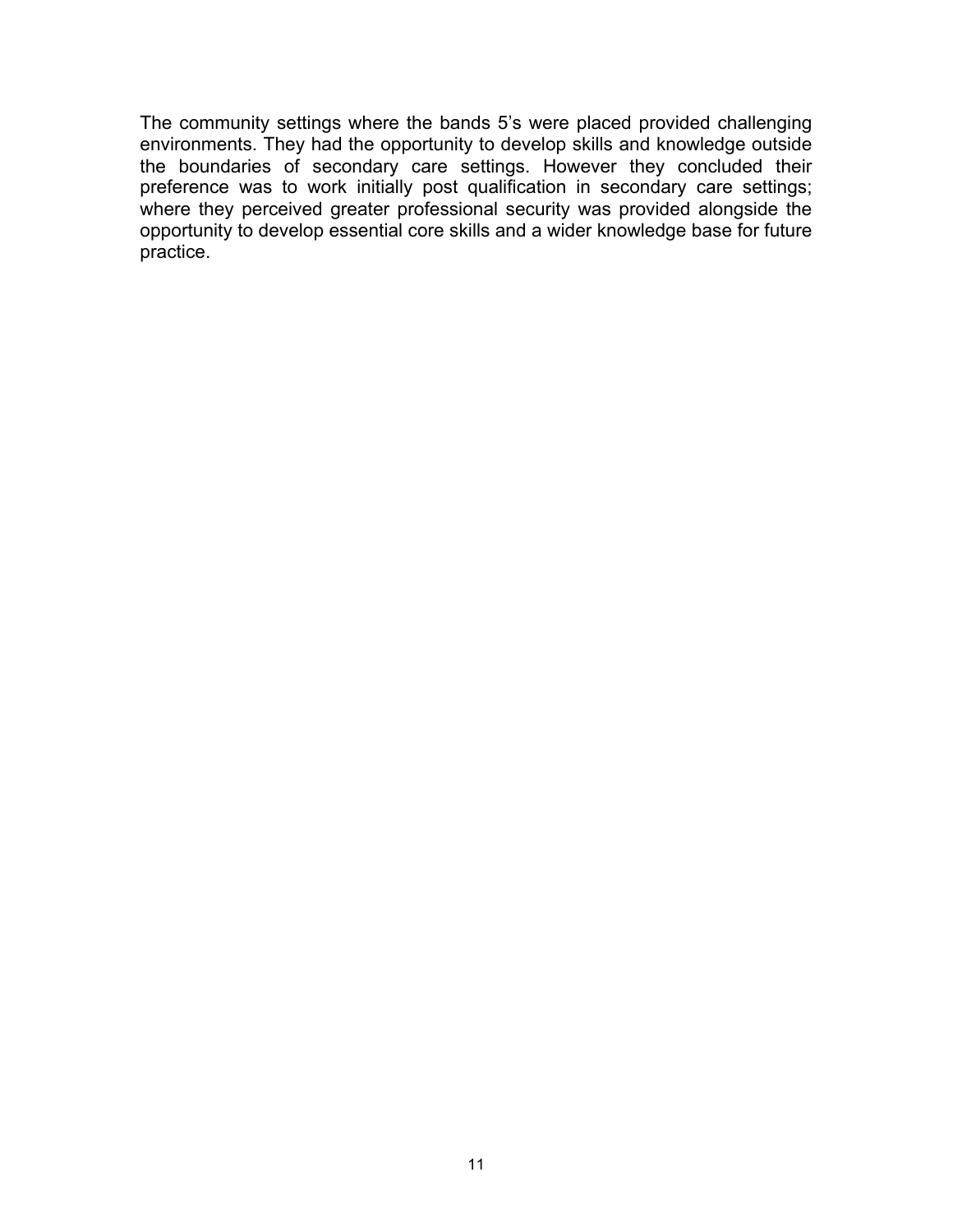# **7. Findings**

# **b. Mentors**

The focus group data was analysed in relation to the themes generated by the questions evaluating the first six months of the preceptorship scheme.

The following themes were generated –

- What is your understanding of the scheme
- How has the scheme changed your outlook in relation to band 5's working in the community setting
- What contributions have the band 5's had on individual services
- How could service redesign facilities in the long term employment of band 5's within the community setting
- How autonomous do you feel the band 5's have been and how can the senior staff within a team / service facilitate autonomy within this group of staff
- Do you have any reservations about preceptorship schemes which you would like to discuss

## What is your understanding of the scheme

A variety of responses were offered from experience and learning to preparation for further employment. These were relatively strong views, however some respondents had no prior understanding of what preceptorship schemes were prior to the scheme beginning. This however appears to be based on the terminology used rather than the process of mentoring newly qualified staff.

"…to give work experience to band 5's for 6 months…" Multiple Participants.

- "…to get them through the bottom level of KSF…" Participant's C.
- "…to help them get jobs…" Participant's A, B & D.

# How has the scheme changed your outlook in relation to band 5's working in the community setting

There was a strong perception that some area's within a community setting were harder for a band 5 to function in than others, particular reference was made to the area of rapid response.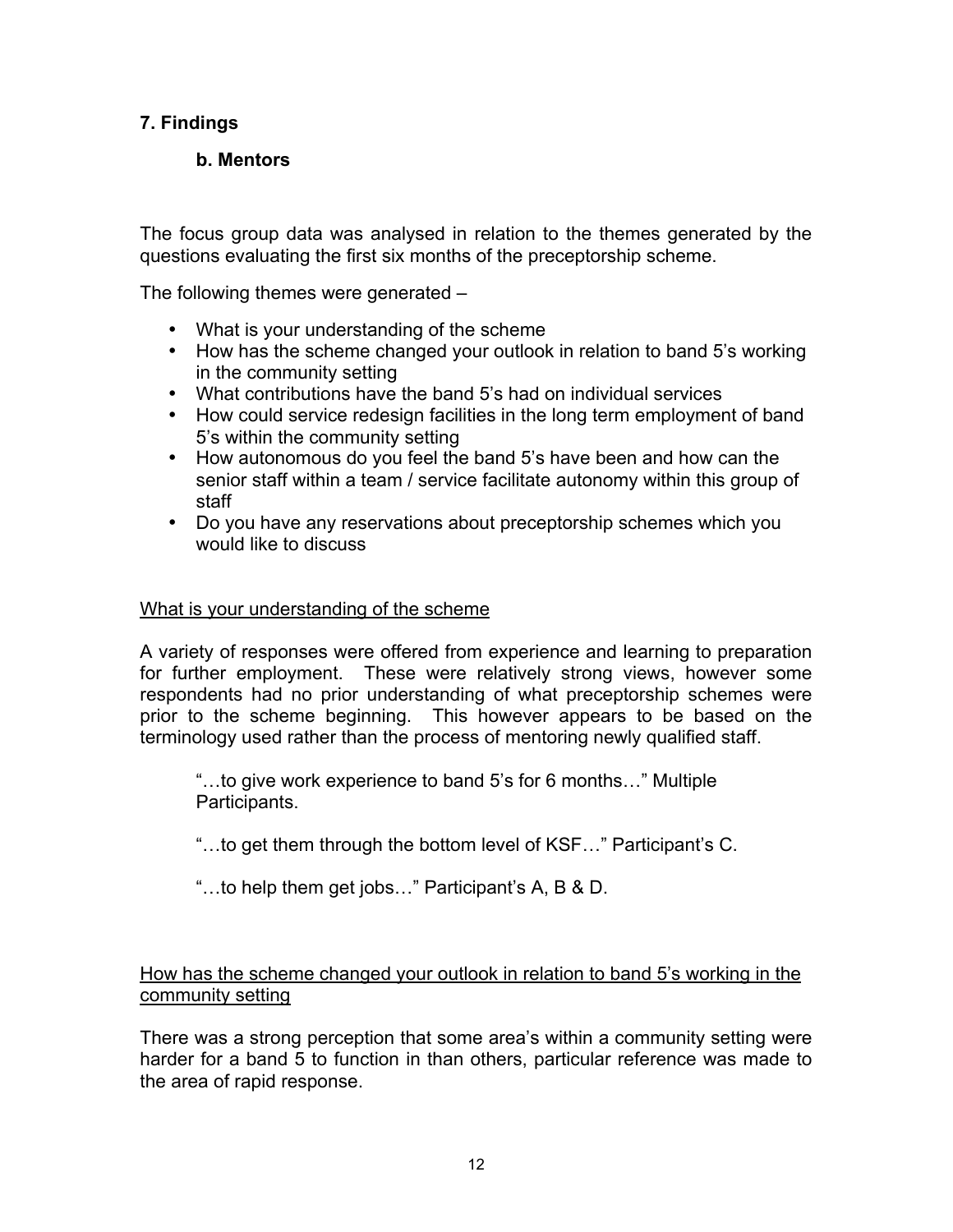"…I would agree in that, that somewhere like ------------ where there is a therapist always there … but I think when you're, somewhere like rapid response it's difficult…" Participant B.

In area's like rapid response, it was identified that specific training would be needed, however there was agreement from the mentors that this would be the case with any new member of staff, however a more experienced member would take less time to adjust.

There was also a strong perception that band 5 working in the community setting were potentially at greater risk, this was noted at several times during the focus group interview and commented on by several mentors, however the actual type(s) of risk were not discussed in depth.

Some mentors expressed reservations with regard to this theme, 'how has the scheme changed your outlook…'as they had nothing to compare it against as this was a new initiative and they had no prior experience of band 5's working in the community.

Another very strong consensus that emerged from this theme was the feeling that prior secondary care experience would allow band 5's to work more effectively in the community as they did not necessarily have the appropriate experience. This was discussed briefly with regard to the possible implementation of cross secondary and primary care rotations, however this theme is explored later.

Within this theme there was also reference made to that of helping them to get jobs.

## What contributions have the band 5's had on individual services

Within some disciplines it was identified that there was no difference in contribution to the service as essentially they had gone through the same processes and technically were working in secondary rather than primary care.

There was a moderate perception that the band 5's needed more bedding in.

There was a very strong consensus that the 'extra pair of hands' allowed the teams to provide more follow up's, it also freed up staff to do different things. However it was reported in some cases there was variety even in such a small cohort.

There was strong opinion that peer support had acted as a strong motivator and had potentially added to their outputs, this was thought to have a very strong correlation with improvements in confidence.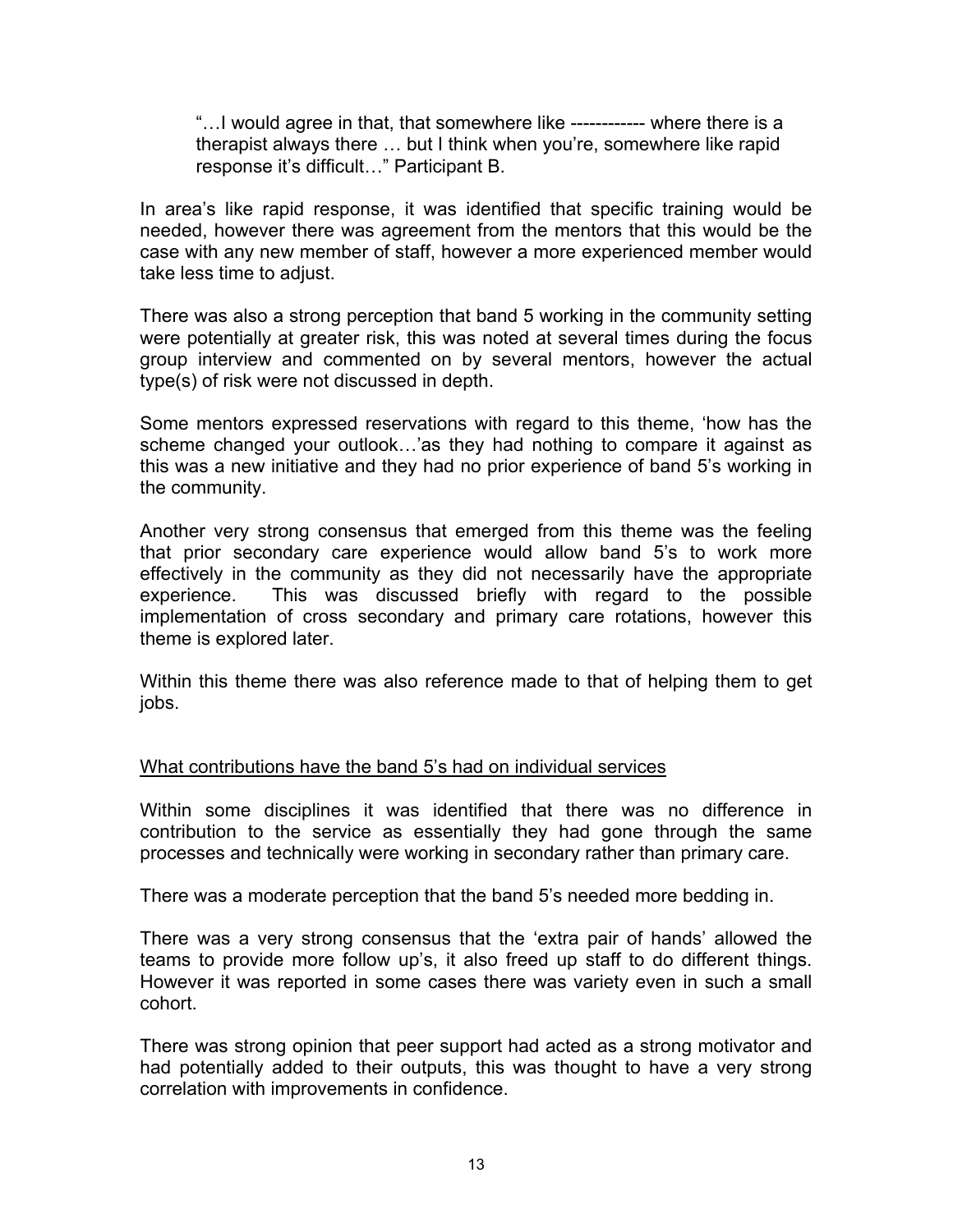An important gain to the preceptee's rather than immediate contribution was that community based work had allowed the band 5's to see the patient's journey from a different perspective and in doing so they had gained valuable experience dealing with challenges and agencies they otherwise might not get if they were confined to secondary care.

## How could service redesign facilities in the long term employment of band 5's within the community setting

The development of the service to facilitate the long-term employment of the band 5's in the community was met with some excellent suggestions.

The strongest agreement which materialised from the discussion was the recommendation that the setting up of a rotational system inclusive of secondary care would undoubtedly help to facilitate the employment and retention of band 5's working in the community. This theme had occurred earlier in the focus group with acute respiratory and aspiration management identified as a main requirement.

"and I think you need to set up a sort of rotational system because I think they don't wanna be stuck in one area…" Participant C.

"They need that ability to rotate don't they" Participant B.

"…argue that they still need to be able to do that, that more acute stuff…" Participant E.

In conjunction with the rotational suggestion it was thought that a mentor / preceptee training programme could be implemented.

Finally there was a very strong opinion expressed within one discipline that except for one preceptee, all the others were looking for acute experience not community. This opinion however may change if the initial idea of setting up mixed rotations was implemented potentially making a community post a post of choice rather than necessity.

"…I don't know that any of them particularly wanted to be in community, I don't think anyone, was saying that to me…" Participant C

"Most of them were looking for experience that an acute setting would give them" Participant A.

"I don't think there is any substitute for that really" Participant B.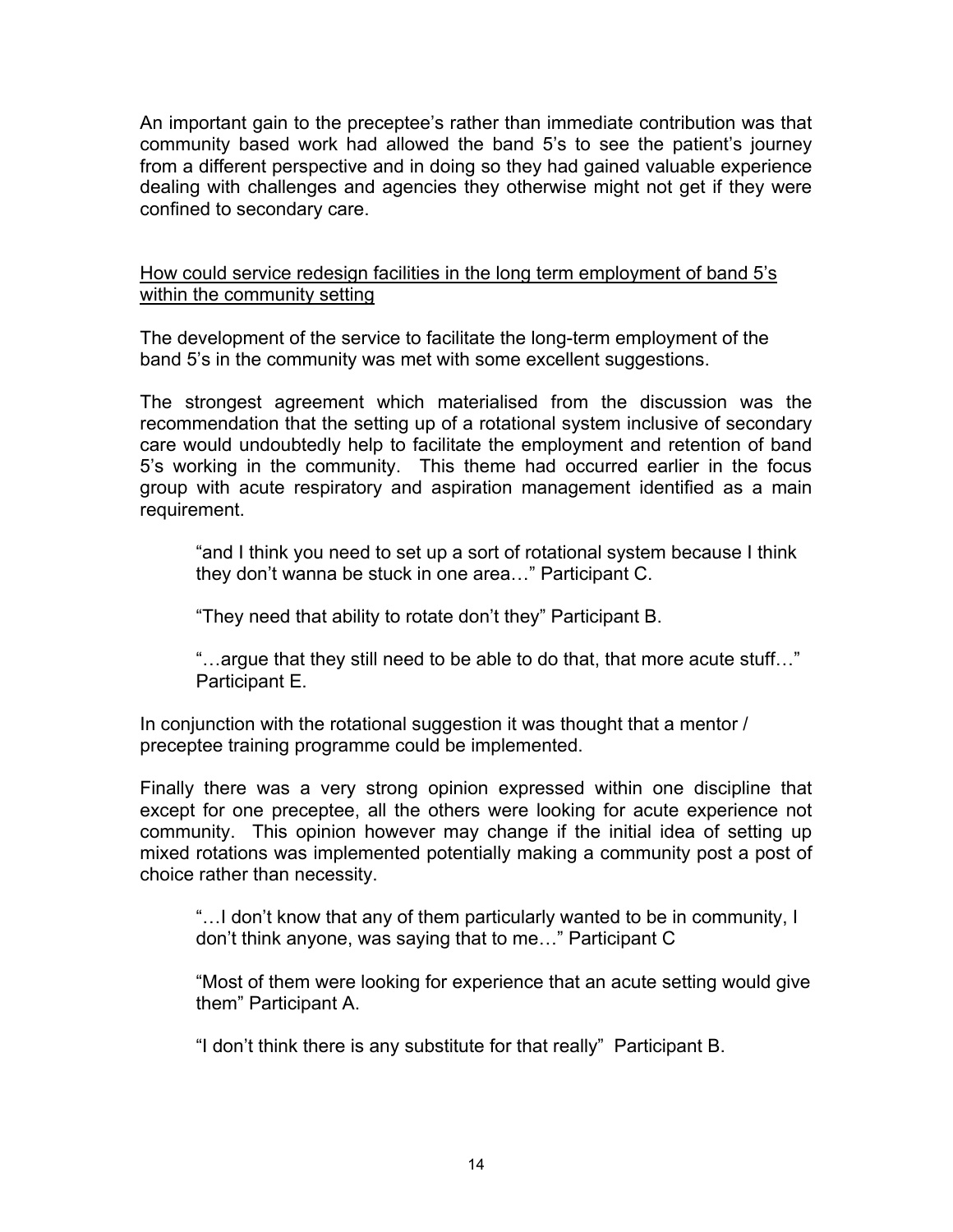## How autonomous do you feel the band 5's have been and how can the senior staff within a team / service facilitate autonomy within this group of staff

Generally there was agreement that the level of autonomy was appropriate for the band 5's. Initially several mentors reported that some of the preceptee's needed 'lots of babysitting' and that they were somewhat tentative but as there level of confidence improved a direct correlation with autonomy was observed.

Confidence is one of the themes that occurred previously in the focus group interview and is worth noting not only as a indirect benefit but potentially as a direct benefit of the programme.

It was identified that the aspect that most preceptee's struggled with was the lack of structure they were accustomed to from their training. It was pointed out that in the community setting they struggled significantly with the lack of availability of simple things like patient notes, or 'stuff they could hang their hats on'. Essentially placing them in a position 'that they have to look, see and decide what's in front of you'.

## Do you have any reservations about preceptorship schemes which you would like to discuss

An immediate concern was raised with regard to how sudden the preceptorship scheme had materialised with mentors feeling there were not informed fully prior to commencement. Additionally the length of time the scheme ran was questioned, most mentors thought it was to short and that it perhaps would have been more applicable had it ran over a 12 month period.

In conjunction with the above, there were some concerns raised about the time and effort invested into the preceptee's for such a short period.

Interestingly it was noted that the longer the preceptee was out of work prior to them starting the programme the longer they took to settle in, perhaps suggesting an element of de-skilling and greater lapses of confidence.

There was concerns that preceptee's at band 5 may be used as a means of replacing experienced staff in the community therefore saving money rather than providing quality and experience. This was discussed and explained with regard to several examples where this had already occurred across several services. It was noted that this was a potential cause of bad feeling among staff encompassing many disciplines.

There were concerns raised about running ongoing preceptorship schemes and never employing permanent staff, in this format this was identified as being beneficial and charitable for the individual but may have the opposite effect on the service provision. However in light of previous comments and suggestions,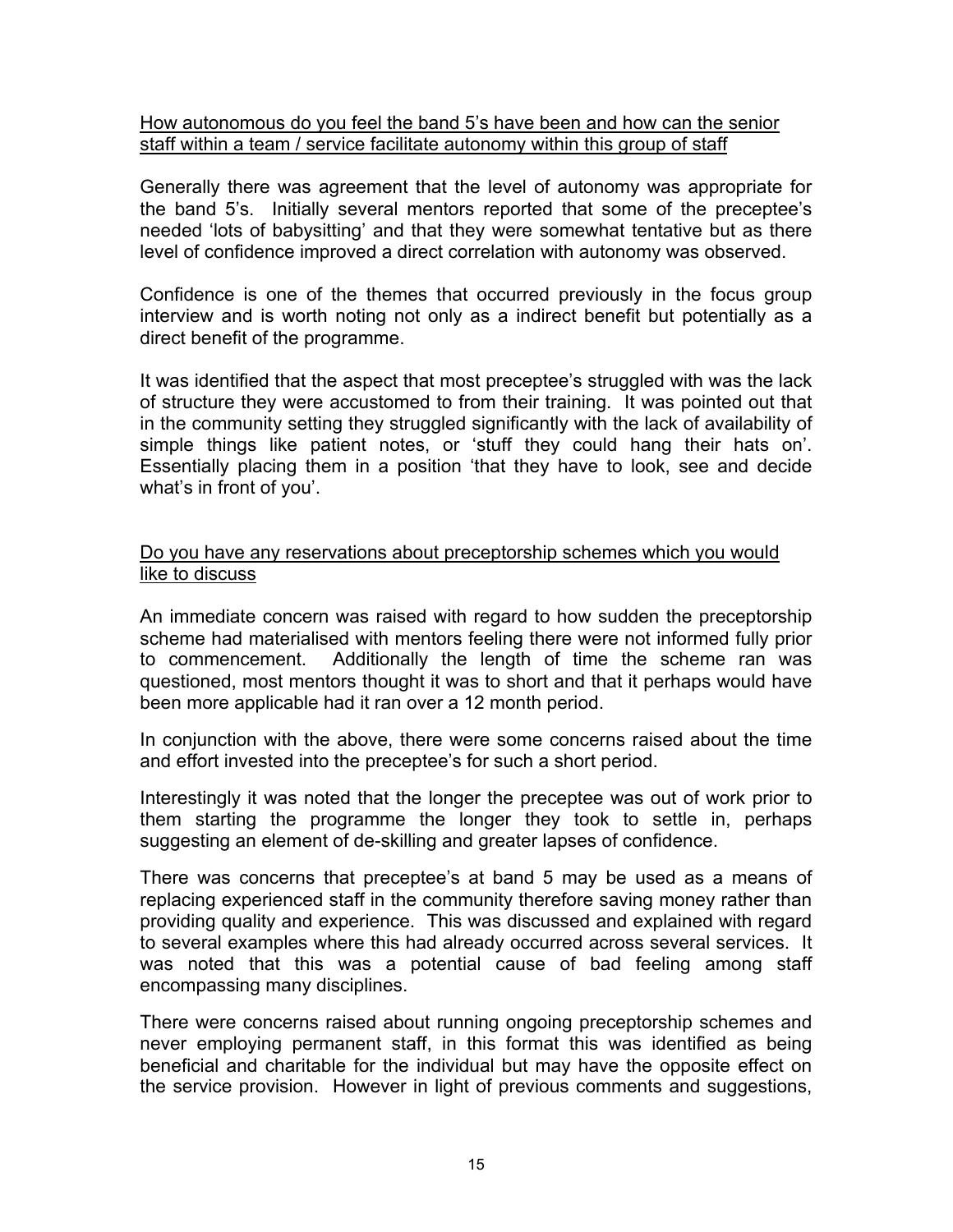small changes to organisational arrangements and rotations may go some way to reducing this concern.

Finally the last concern raised centred around the profile of the preceptee, in the current format a concern was raised suggesting that if the preceptee only does community based work they are potentially less desirable within the wider labour market. There may be some credence in this but with this cohort this has not been borne out as many of the preceptee's have been successful in gaining further employment.

### **Summary**

The mentors identified the preceptorship scheme as a positive initiative but it was not without its challenges. The term 'preceptorship' was not a familiar phrase for several mentors and the expectations of the scheme were not entirely clear to all mentors. The speed in which the scheme was implemented threw up its own challenges, however the mentors were able to absorb this and largely take it in their stride.

It was identified that some areas were more difficult than others for band 5's to work within and left them potentially at more risk. To facilitate the presence of band 5's within the community the mentors advised that specific formal training for both mentors and preceptee's would be needed. To ensure the right skill mix and aid selection and retention, the mentors thought that a cross-rotational system sampling equally from secondary and primary care would be extremely beneficial. All mentors were in agreement that the preceptorship had certainly improved the confidence of the preceptee's. Finally a number of concerns ranging from restructuring of banding levels, fears around quality and delivery of care and the burden that additional training may bring were raised.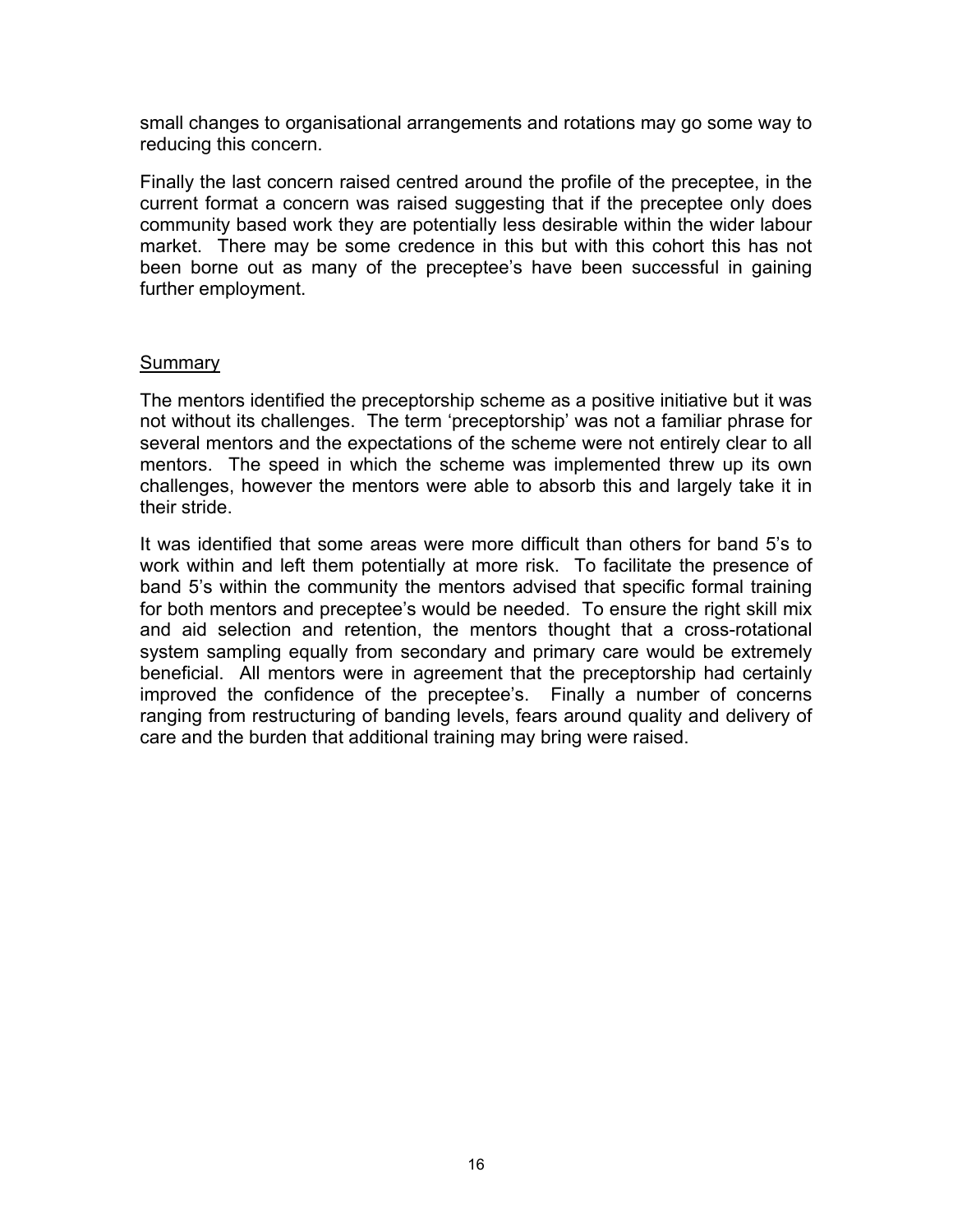# **8. Limitations**

## *Preceptee cohort*

The cohort consisted of 9 preceptee's, this included 7 physiotherapists, 1 occupational therapist and 1 speech and language therapist. This was reflective of the service requirement rather than methodological sampling. Attendance throughout the programme varied, with the majority of physiotherapists present for all sessions. Although 77% attended, there were predominantly physiotherapists so we may not have captured the experience of the whole cohort.

## *Mentor cohort*

The majority of preceptee's felt that the mentors supported them. Some mentors attended the introductory session and 6 mentors were available for the focus group interview. Again they were predominantly physiotherapists in nature. There was a perception offered by the mentors that there was a lack of training and preparation in advance of the scheme with regard to manage the preceptee's.

## *Teaching material*

As this was a new model of supporting newly qualified graduates there was a degree of the unknown. Initially through consultation a programme of teaching was established, this was achieved at the introductory session and was potentially dominated by the physiotherapist's anxieties about on-call and specific skill acquisition. To avoid bias a strong attempt was made to deliver the teaching sessions in a generic style, however this was difficult and both preceptee's and mentors reported during the focus groups that specific training would have been more beneficial, however the exception being the interview skill sessions. The previous experience of participants and expectations of the different professional post qualifying competencies had an impact on how beneficial each session was. In order to address this limitation all sessions were linked back to the KSF competencies with varying success.

## *Timescale*

The 6-month duration of the scheme was considered short by all those involved. This had a direct correlation with the perceived training needs of the preceptee's. On reflection, they felt their training needs would have been very different had they had a longer opportunity to settle in and not have the anxiety of starting further job searching at 3 months.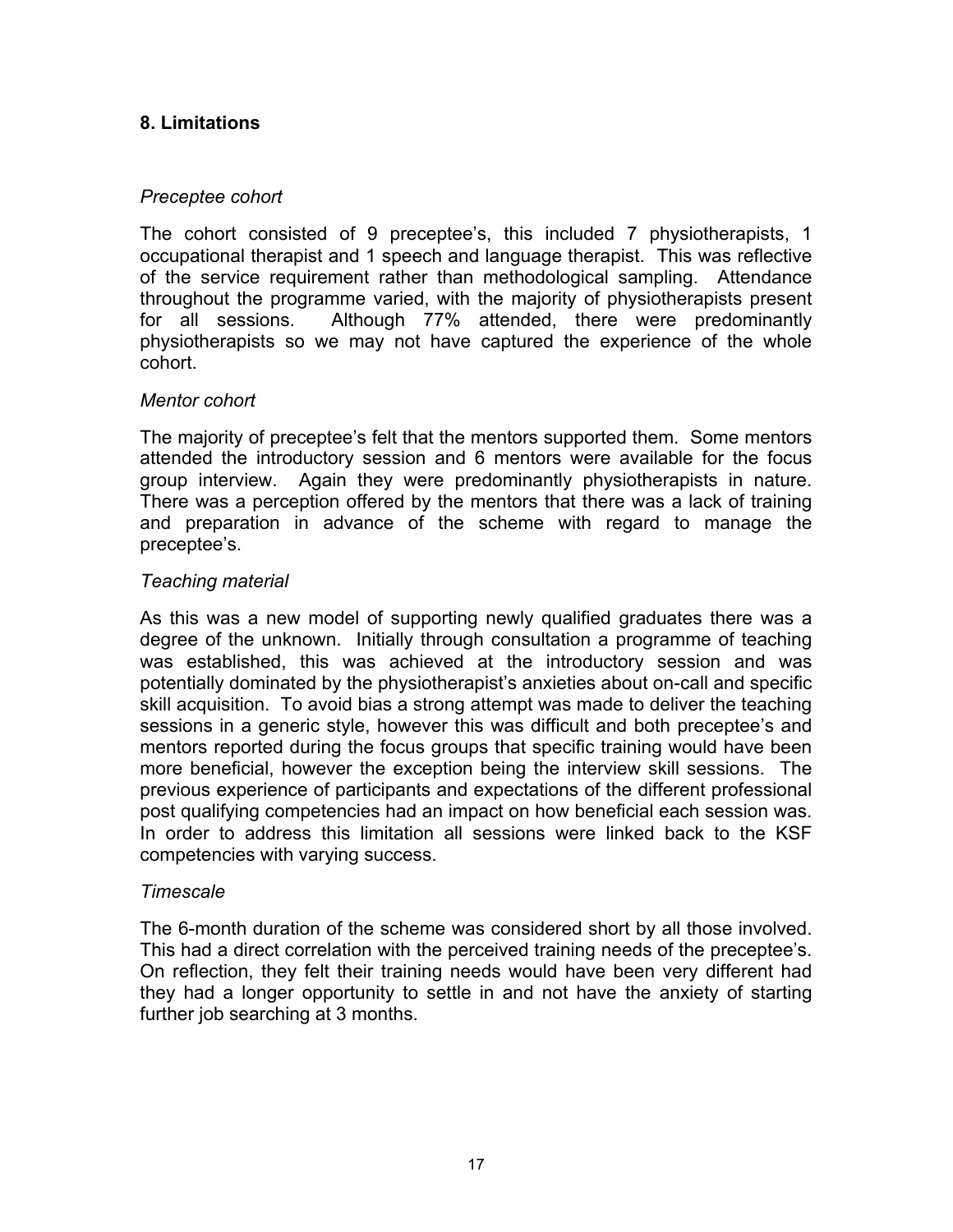## **9. Conclusions & recommendations**

Overall all those involved in the preceptorship programme reported it as a beneficial and positive experience. The following conclusions and recommendations have been drawn from the programme:

#### *Conclusions*

Both preceptee's and mentors acknowledged the difficulties and challenges that face newly qualifying band 5's working in the community.

The development of autonomous practice was variable and depended on the attitudes of the preceptee's, mentors and the practice setting.

The development of skills for the preceptee's was around developing autonomous practice, risk management and appreciation of the patient journey in primary care.

As a consequence of the preceptorship programme, several preceptee's benefitted by gaining permanent band 5 posts.

There were a number of concerns raised, these included, never employing permanent staff, the benefits on the individual rather than the service which could be both positive and negative, the perception that more senior banded jobs were being replaced by less skilled band 5 positions leading to fears around quality and delivery and the concern that if a preceptee only worked in the community they would be less desirable in the wider labour market.

## *Recommendations*

The incorporation of cross-rotational posts from both primary and secondary care to enable the right skill mix and aid retention.

Both mentors and preceptee's need formal and structured training to ensure integration into the community setting, additionally the expectations for each service area needs to be developed to ensure transparency.

Consider the timescale, the recommendation would be to ensure future preceptorship schemes are no less than 12 months.

Future training input into preceptorship schemes needs to be focussed around the development of generic skills rather than specific skills which could be delivered by other means, these decisions need to be made at the beginning of a scheme and all involved need to be fully briefed about the aims and objectives of the scheme.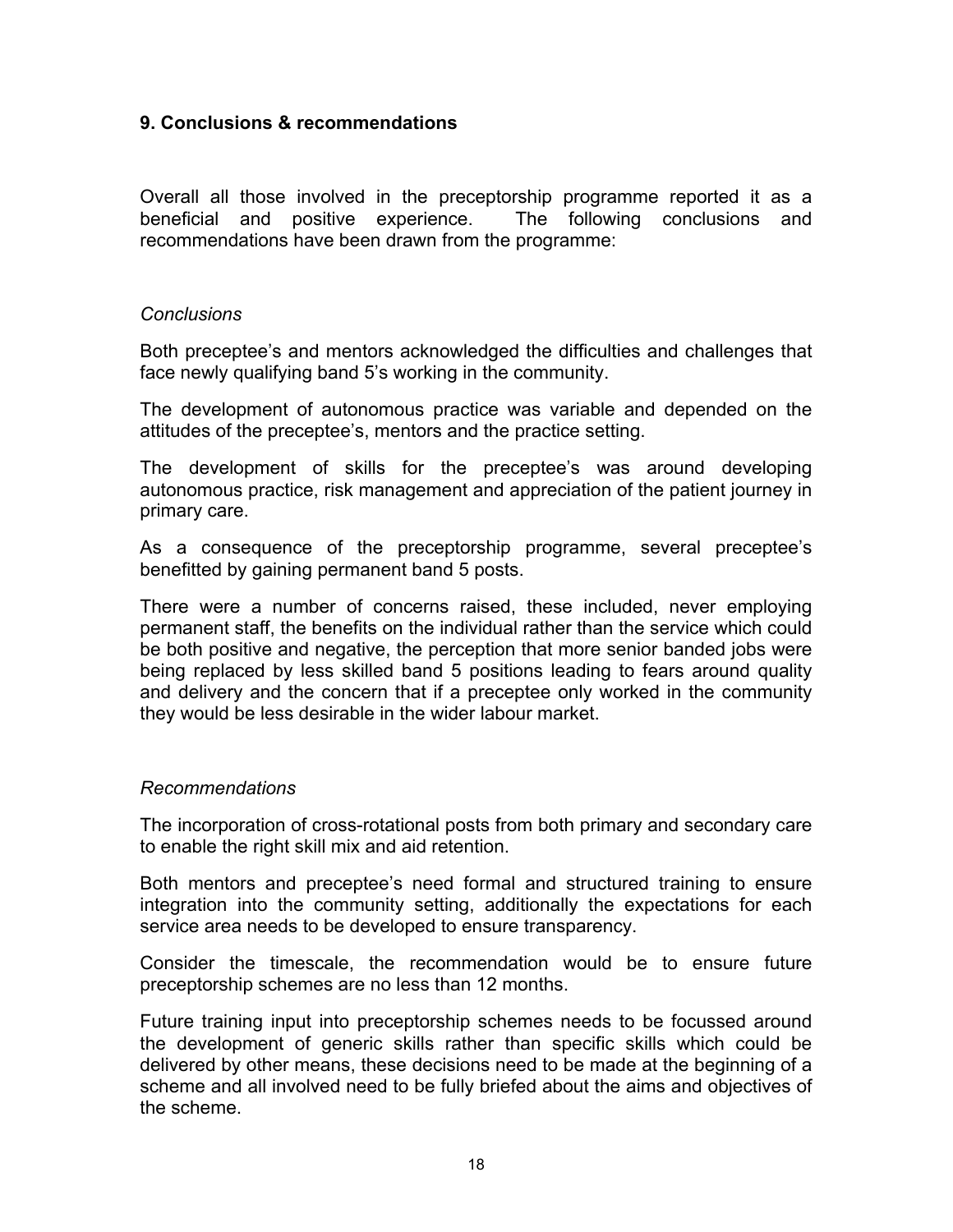## **References**

Bain, L. (1996) Preceptorship: a review of the literature. Journal of Advanced Nursing, 24(1) 104-107.

Barbour, R. (2007) Doing Focus Groups. London: Sage Publications Ltd.

Barnitt, R. & Salmond, R. (2000) Fitness for purpose of occupational therapy graduates: two different perspectives. British Journal of Occupational Therapy, 63(9) 443-448.

Blackman, C. Miller, C. Steadman, S. Eraut, M. Maillardet, F. & Ali, A. (2003) Learning during the first three years of post registration/postgraduate employment – the LiNEA project, interim report for nursing Brighton: University of Sussex and University of Brighton.

Bosanquet, N. Haldenby, A. de Zoete, H. & Fox, R. (2006) Staffing and Human Resources in the NHS – facing up to reform agenda. Reform.

Burnard, P. (1991) A method of analysing interview transcripts in qualitative research. Nurse Education Today. 11, pp. 461 – 466.

CHARTERED SOCIETY OF PHYSIOTHERAPY (2009) Jobs situation brighter, students told Graham Clews 4 March 2009 [Online] Frontline Magazine accessed 20 July 2009 Available:

http://www.csp.org.uk/director/members/newsandanalysis/frontlinemagazine.cfm ?ITEM\_ID=C7473B25F8ABC42B0616101D2B573830&article

Darzi, A. (2008) High Quality Care for All: NHS Next Stage Review Final Report. Crown.

Department of Health (DoH) (2005) Agenda for change terms and conditions handbook London: Department of Health.

Department of Health (2006) Preceptorship programme in action Allied Health Professional Bulletins 49 London: Department of Health [Online] Available:

http://www.dh.gov.uk/en/Publicationsandstatistics/Bulletins/Alliedhealthprofession alsbulletin/Browsable/DH\_4135798

Foley, E. (2007) Workforce and Education Directorate – Non medical Graduate Recruitment Report. Yorkshire and Humbar NHS.

Grey, P. (2006) A waste of money and talent as junior physiotherapists face job crisis International Journal of Therapy and Rehabilitation. 13(2) 58.

Limb, M. (2008) Movement on the jobs front Frontline Magazine 21 May 2008 London: Chartered Society of Physiotherapy.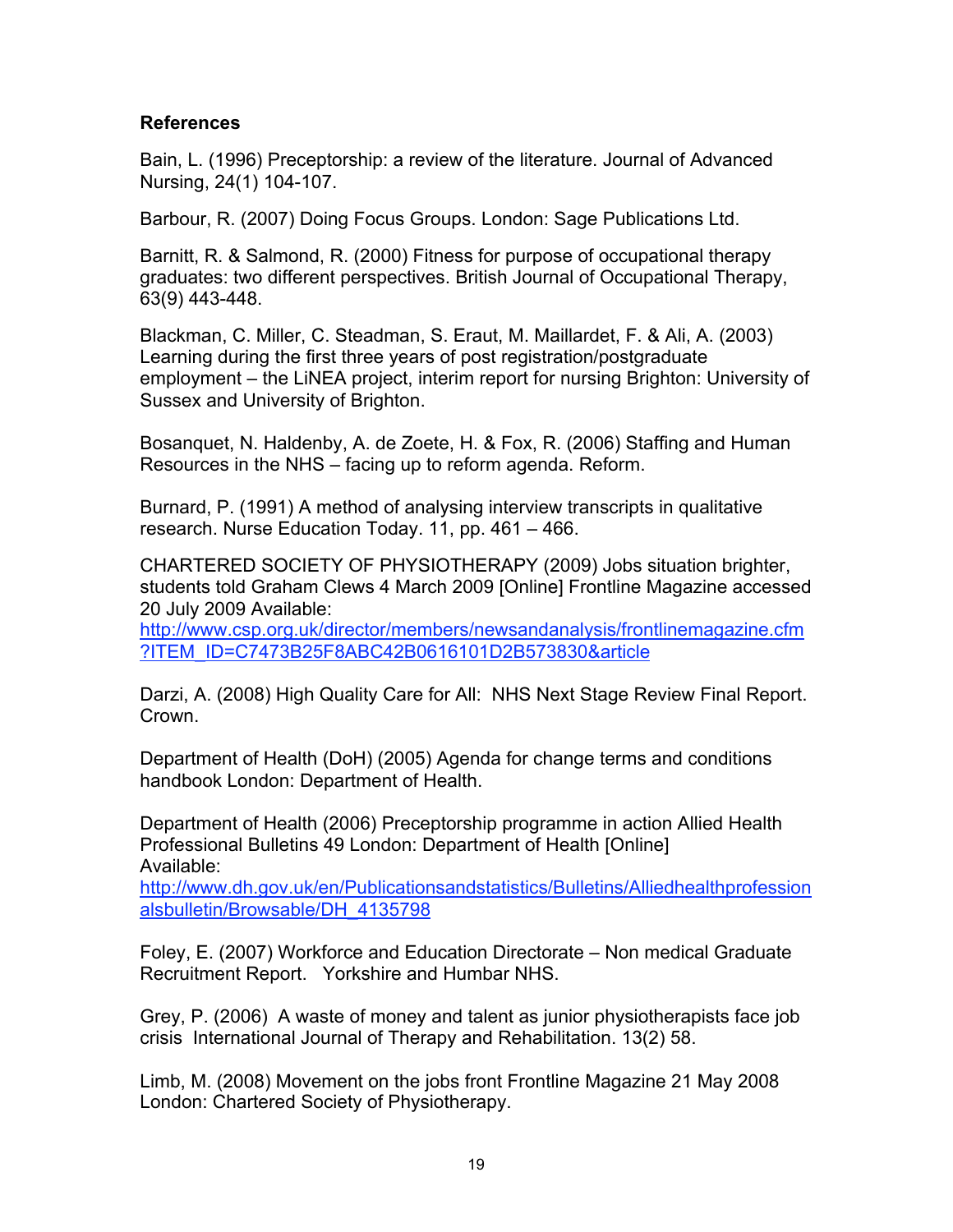McInstry, T. Bossers, A. (2005) From graduate to practitioner: rethinking organisational support and development. in Whiteford, G Wright-St Clair, V. (eds) Occupation and Practice in Context Oxford: Elsevier Churchill Livingstone pp. 129- 142.

Morton-Cooper, A. & Palmer, A. (2000) Mentoring, preceptorship and clinical supervision: A guide to professional roles in clinical practice  $2^{\text{nd}}$  ed. Oxford: Blackwell Science Ltd.

Morley, M. (2005) Preceptorship – easing the transition. Occupational Therapy News, 13(8) 37.

Morley, M. (2006a) Moving from student to new practitioner: the transitional experience. British Journal of Occupational Therapy, 69(5) 231-233.

Morley, M. (2006b) Supporting newly qualified OT's with preceptors, part 1. Employing Allied Health Professionals, 18, 17.

Morley, M. (2006c) Supporting newly qualified OT's with preceptors, part 2. Employing Allied Health Professionals, 19, 6-8.

Morley, M. (2007) Developing a preceptorship programme for newly qualified occupational therapists action research. British Journal of Occupational Therapy, 70(8) 330-338.

Silverman, D. (2002) Doing Qualitative Research. A Practical Handbook. London: Sage Publications Ltd.

Silverman, D. ed ( 2004) Qualitative Research. Theory, Method and Practice. 2<sup>nd</sup>ed. London: Sage Publications Ltd.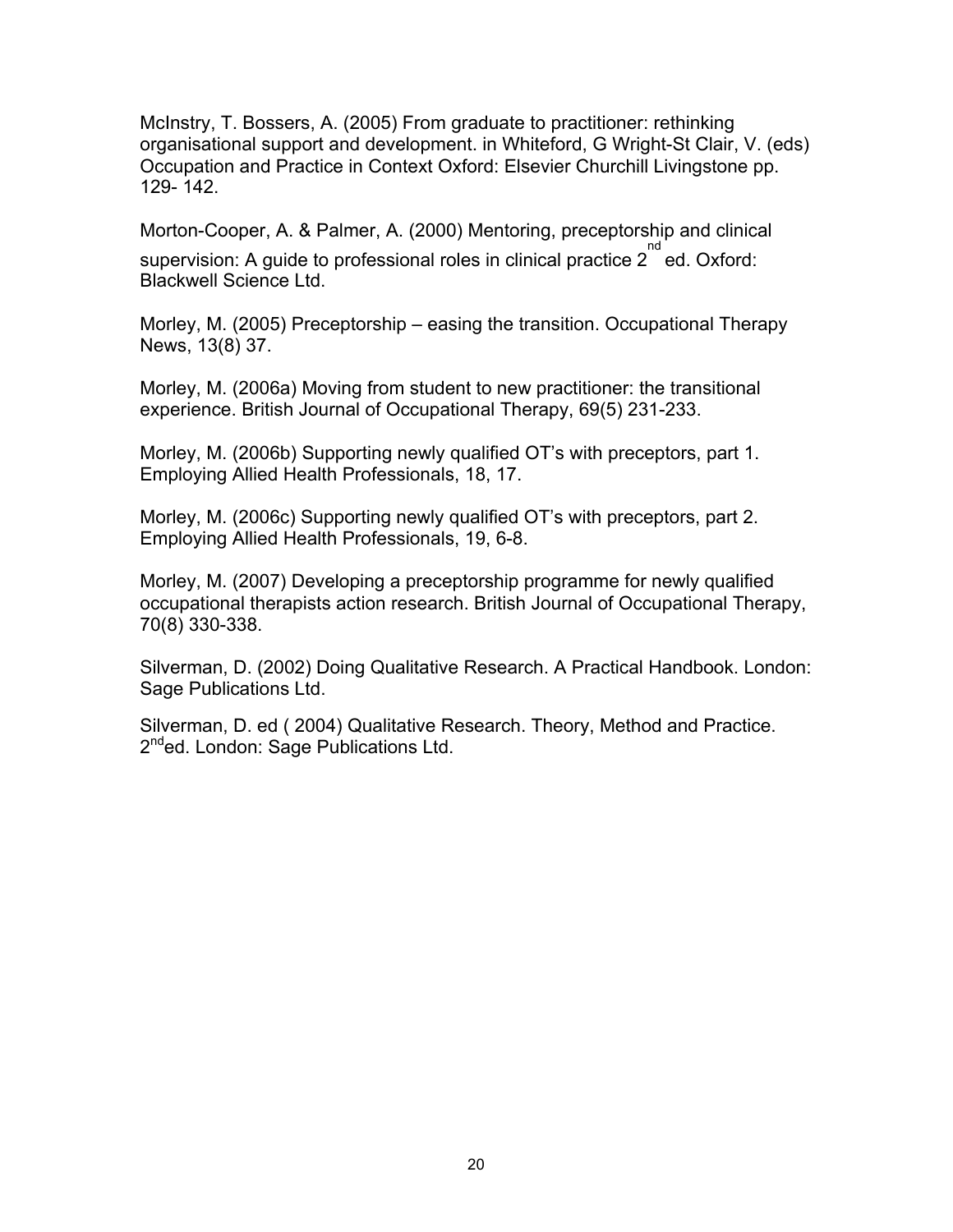# **Appendix**

- Appendix 1 SREP application
- Appendix 2 SREP approval letter
- Appendix 3 Focus group questions for preceptee's
- Appendix 4 Focus group questions for mentors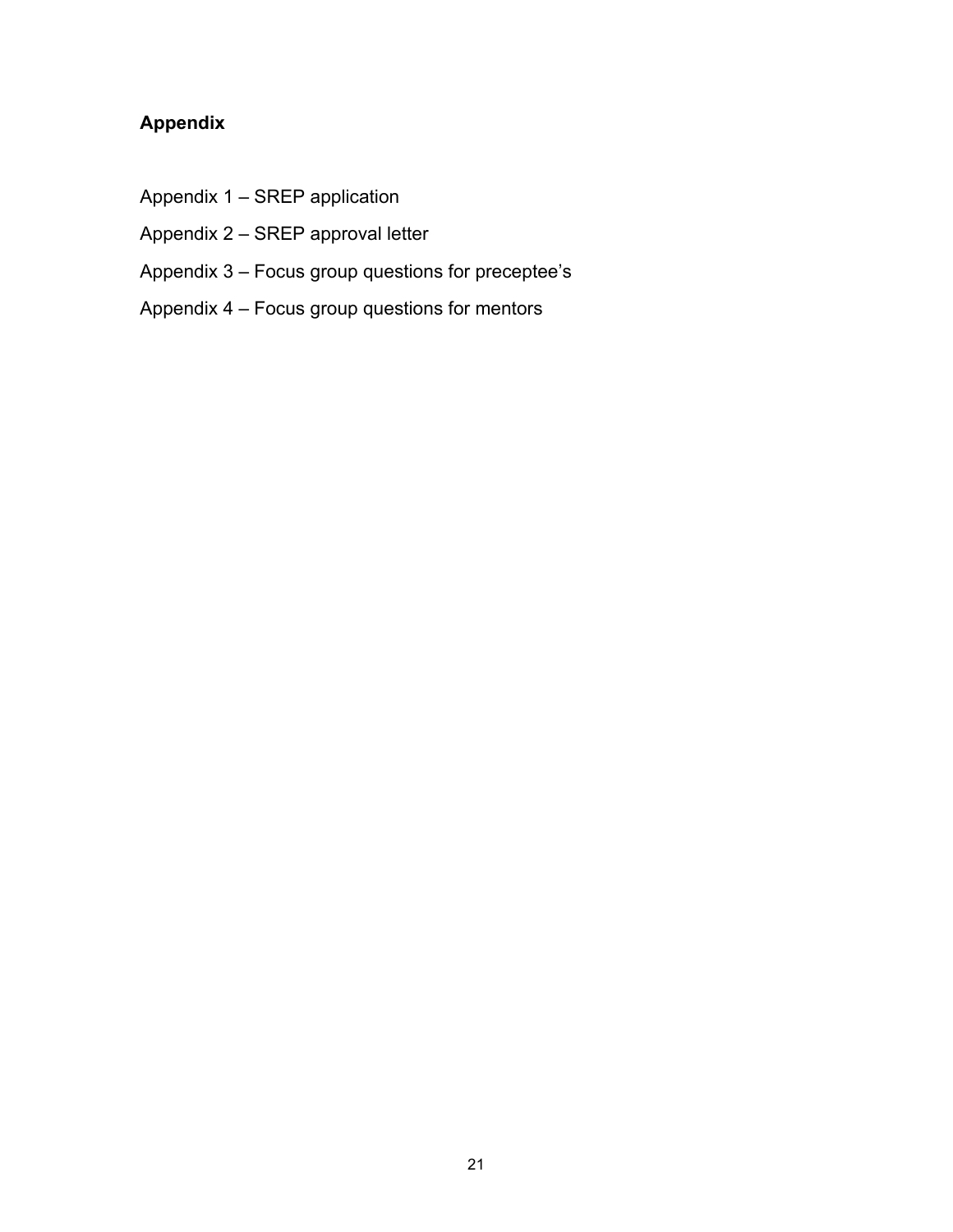# Appendix 1 – School research Ethical Panel (SREP) application

#### **THE UNIVERSITY OF HUDDERSFIELD**

#### **School of Human and Health Sciences – School Research Ethics Panel**

#### **OUTLINE OF PROPOSAL Please complete and return via email to: Kirsty Thomson SREP Administrator: hhs\_srep@hud.ac.uk**

Name of applicant (s): Jonathan Flynn & Janice Jones

#### Title of study: An evaluation of a 6 month preceptorship programme between the University of Huddersfield & Kirklees PCT

Department: Division of Rehabilitation Department: 2<sup>nd</sup> March 2009

| <b>Issue</b>          | Please provide sufficient detail for SREP to assess strategies used to address ethical issues<br>in the research proposal |
|-----------------------|---------------------------------------------------------------------------------------------------------------------------|
| Researcher(s) details | Jonathan Flynn                                                                                                            |
|                       | Senior lecturer in Physiotherapy                                                                                          |
|                       | University of Huddersfield                                                                                                |
|                       | Queensgate,                                                                                                               |
|                       | Huddersfield                                                                                                              |
|                       | HD1 3DH                                                                                                                   |
|                       | Tel: 01484 472920 or j,m,flynn@hud.ac.uk                                                                                  |
|                       |                                                                                                                           |
|                       | Janice Jones                                                                                                              |
|                       | Senior Lecturer in Occupational Therapy                                                                                   |
|                       | University of Huddersfield                                                                                                |
|                       | Queensgate,                                                                                                               |
|                       | Huddersfield                                                                                                              |
|                       | HD1 3DH                                                                                                                   |
|                       | Tel: 01484 473350 or j.jones@hud.ac.uk                                                                                    |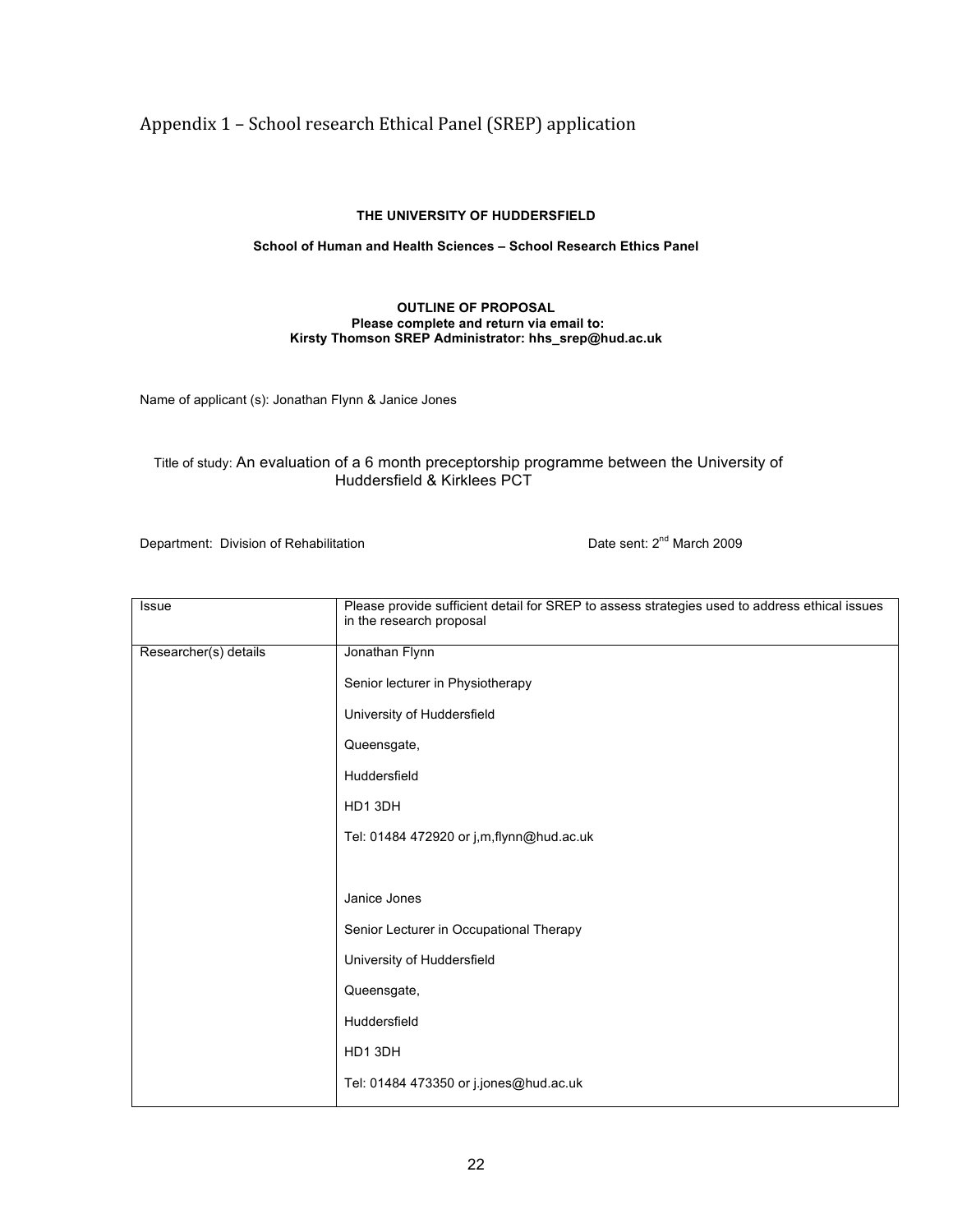| Supervisor details           |                                                                                                                                                                                                          |
|------------------------------|----------------------------------------------------------------------------------------------------------------------------------------------------------------------------------------------------------|
|                              |                                                                                                                                                                                                          |
|                              | N/A                                                                                                                                                                                                      |
|                              |                                                                                                                                                                                                          |
|                              |                                                                                                                                                                                                          |
| Aim / objectives             | Aim                                                                                                                                                                                                      |
|                              |                                                                                                                                                                                                          |
|                              |                                                                                                                                                                                                          |
|                              | An evaluation of a 6 month preceptorship programme between the University of<br>Huddersfield & Kirklees PCT                                                                                              |
|                              |                                                                                                                                                                                                          |
|                              |                                                                                                                                                                                                          |
|                              | <b>Objectives</b>                                                                                                                                                                                        |
|                              |                                                                                                                                                                                                          |
|                              |                                                                                                                                                                                                          |
|                              | To investigate how the preceptors have developed their clinical practice as a<br>1.                                                                                                                      |
|                              | consequence of the preceptorship programme.                                                                                                                                                              |
|                              | To investigate the mentors opinion of the preceptors impact and performance working<br>2.<br>within a community setting as a consequence of participating on the preceptorship                           |
|                              | scheme.                                                                                                                                                                                                  |
| Brief overview of research   | The researchers will employ a focus group approach. This will encompasses 2 groups, 1 =<br>preceptors & 2 = mentors. The preceptors and mentors will be interviewed in separate groups                   |
| methodology                  | after the preceptorship scheme has finished, this will allow the researchers to establish both                                                                                                           |
|                              | preceptor and mentor views of the scheme.                                                                                                                                                                |
|                              |                                                                                                                                                                                                          |
| Permissions for study        | Permission from Sara Eastburn who is the divisional head of rehabilitation has been sought<br>and approved (Appendix III).                                                                               |
|                              |                                                                                                                                                                                                          |
|                              |                                                                                                                                                                                                          |
| Access to participants       | The researchers recognise that this is a captive audience however as part of the evaluation all<br>participants in the scheme (be it preceptors or mentors) will be invited to participate. This will be |
|                              | achieved by sending an information letter to both the preceptors (appendix 1) and mentors                                                                                                                |
|                              | (appendix V). Additionally a consent sheet will also be sent to both groups, this will include the<br>participants right to withdraw at any time without prejudice with all normal reassurances given.   |
|                              |                                                                                                                                                                                                          |
| Confidentiality              | The researchers recognise the difficulties in maintaining confidentiality when using a methodology<br>which involves focus groups. As part of the research process, clear guidelines will be discussed   |
|                              | and given (ground rules – appendix IV mentors & appendix VI preceptors) to the participants                                                                                                              |
|                              | explaining in essence that no discussion is allowed to occur outside of the focus groups.                                                                                                                |
| Anonymity                    | All information offered by the participants will be recorded on a portable digital recorder, this will                                                                                                   |
|                              | then be transcribed by the researcher into a Microsoft word document which will be password                                                                                                              |
|                              | protected. No names or identifying markers will occur on the transcribed document, anonymity will<br>be protected in all documents by participants being identified by a pseudonym. The digital          |
|                              | recording will then be erased immediately and permanently and the transcribed document will be                                                                                                           |
|                              | stored on a password protected computer at the University of Huddersfield.                                                                                                                               |
| Psychological support for    | It is not expected that the discussion areas included within this focus group will cause                                                                                                                 |
| participants                 | psychological distress to the participants or mentors. The nature of the study asks the                                                                                                                  |
|                              | participants to reflect upon their experience over the period of the scheme and this is a<br>normal part of the Physiotherapy, Occupational Therapy & Speech & Language Therapy                          |
|                              | practice (the 3 groups which make up the scheme). If however, any participants did become                                                                                                                |
|                              | distressed at any point then the researchers would stop the process and help the individual                                                                                                              |
|                              | as appropriate, if necessary a referral to occupational health (within the Trust) would be<br>made. Additionally all contact details will be made available during the focus group.                      |
|                              |                                                                                                                                                                                                          |
| Researcher safety / support  | The focus group interviews will be conducted by both researchers at the same time, hopefully                                                                                                             |
| (attach complete University  | offering a degree of safety through peer support.                                                                                                                                                        |
| Risk Analysis and Management |                                                                                                                                                                                                          |
| form)                        |                                                                                                                                                                                                          |
|                              |                                                                                                                                                                                                          |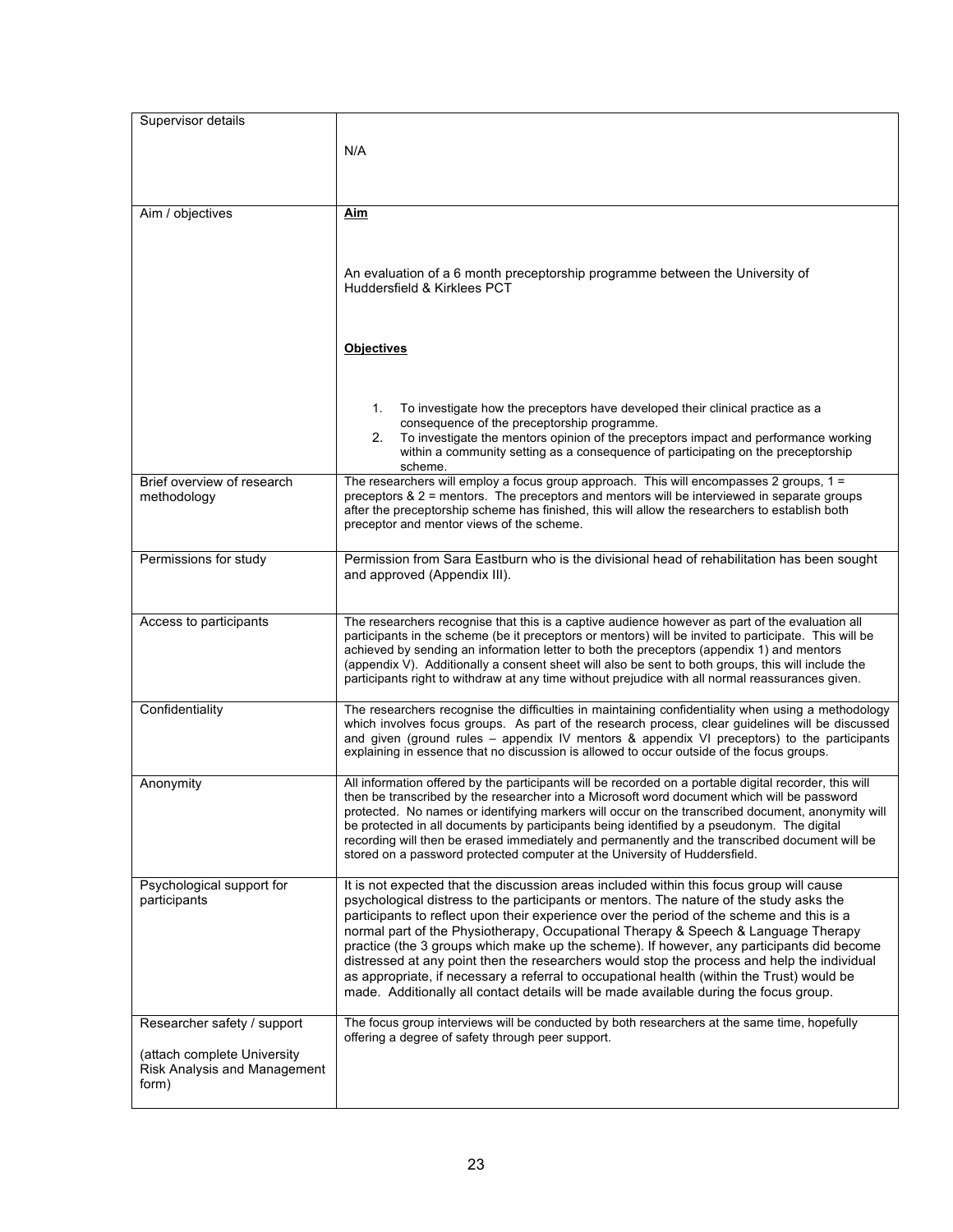| Identify any potential conflicts of<br>interest                                                                                                                           | Non anticipated.                                                                                                                                                                                                                               |  |  |
|---------------------------------------------------------------------------------------------------------------------------------------------------------------------------|------------------------------------------------------------------------------------------------------------------------------------------------------------------------------------------------------------------------------------------------|--|--|
| Please supply copies of all relevant supporting documentation electronically. If this is not available electronically,<br>please provide explanation and supply hard copy |                                                                                                                                                                                                                                                |  |  |
| Information sheet                                                                                                                                                         | Appendix I - Information sheet to preceptors                                                                                                                                                                                                   |  |  |
| Consent form                                                                                                                                                              | Appendix II - Consent sheet for preceptors & mentors                                                                                                                                                                                           |  |  |
| Letters                                                                                                                                                                   | Appendix III - Permissions from Sara Eastburn                                                                                                                                                                                                  |  |  |
| Questionnaire                                                                                                                                                             | N/A                                                                                                                                                                                                                                            |  |  |
| Interview schedule                                                                                                                                                        | Appendix IV - Focus Group Schedule & Ground rules (mentors)                                                                                                                                                                                    |  |  |
|                                                                                                                                                                           | Appendix VI - Focus Group Schedule & Ground rules (preceptors)                                                                                                                                                                                 |  |  |
| Dissemination of results                                                                                                                                                  | The results will be disseminated in various ways:                                                                                                                                                                                              |  |  |
|                                                                                                                                                                           | 1. SHA report                                                                                                                                                                                                                                  |  |  |
|                                                                                                                                                                           | 2. Journal publication with appropriate profession                                                                                                                                                                                             |  |  |
| Other issues                                                                                                                                                              | Nil anticipated                                                                                                                                                                                                                                |  |  |
| Where application is to be<br>made to NHS Research Ethics<br>Committee                                                                                                    | N/A, Earlier advice was sought from Nigel King, as a consequence John Todd at Calderdale<br>R&D was contacted and advised by phone it was not appropriate for NHS research ethics as<br>the scheme came under 'service development' provision. |  |  |
| All documentation has been<br>read by supervisor (where<br>applicable)                                                                                                    | N/A                                                                                                                                                                                                                                            |  |  |

**All documentation must be submitted to the SREP administrator. All proposals will be reviewed by two members of SREP. If it is considered necessary to discuss the proposal with the full SREP, the applicant (and their supervisor if the applicant is a student) will be invited to attend the next SREP meeting.**

**If you have any queries relating to the completion of this form or any other queries relating to SREP's consideration of this proposal, please do not hesitate to contact either of the co-chairs of SREP: Professor Eric Blyth e.d.blyth@hud.ac.uk; [47] 2457 or Professor Nigel King n.king@hud.ac.uk**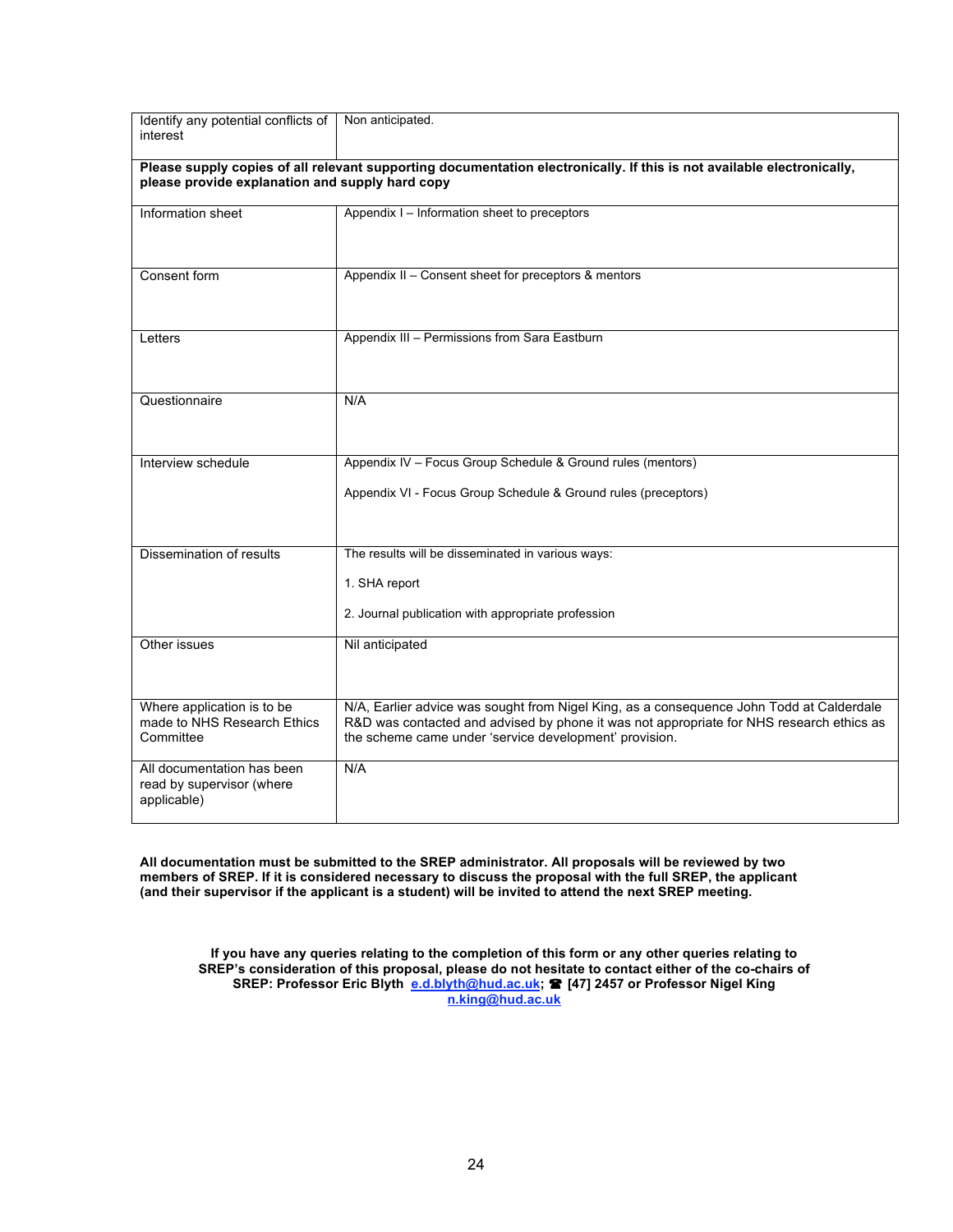Appendix 2 – School Research Ethical Panel (SREP) approval letter

**From:** Kirsty Thomson **Sent:** 07 April 2009 10:22 **To:** Jonathan Flynn **Cc:** Nigel King **Subject:** RE: Your SREP Application - APPROVAL ("An evaluation of a 6 month preceptorship programme between the University of Huddersfield & Kirklees PCT")

#### Dear Jonathan,

Prof Nigel King (Co-Chair of SREP) has asked me to confirm to you that your SREP application - "An evaluation of a 6 month preceptorship programme between the University of Huddersfield & Kirklees PCT" has received ethical approval from the School of Human and Health Sciences Research Ethics Panel, University of Huddersfield.

The following points from the reviewers are for your information. Confidentiality: The mentors may comment on the individual performance of the preceptors and breach confidentiality. To avoid this it would be useful to state on the 'mentors ground rules' document that they must not name preceptors individually during the focus group discussion.

Information sheet: Would be useful to include information about what the data will be used for and who it will be disseminated to. Also will the participants be able to check the focus group transcript and what access to the final report will they have?

With best wishes for the success of your research. Regards, Kirsty (on behalf of Prof Nigel King, Co-Chair of SREP)

Kirsty Thomson School Research Office (HHRG/01) School of Human and Health Sciences The University of Huddersfield Queensgate Huddersfield HD1 3DH Tel: +44 (0) 1484 471156 Email: k.thomson@hud.ac.uk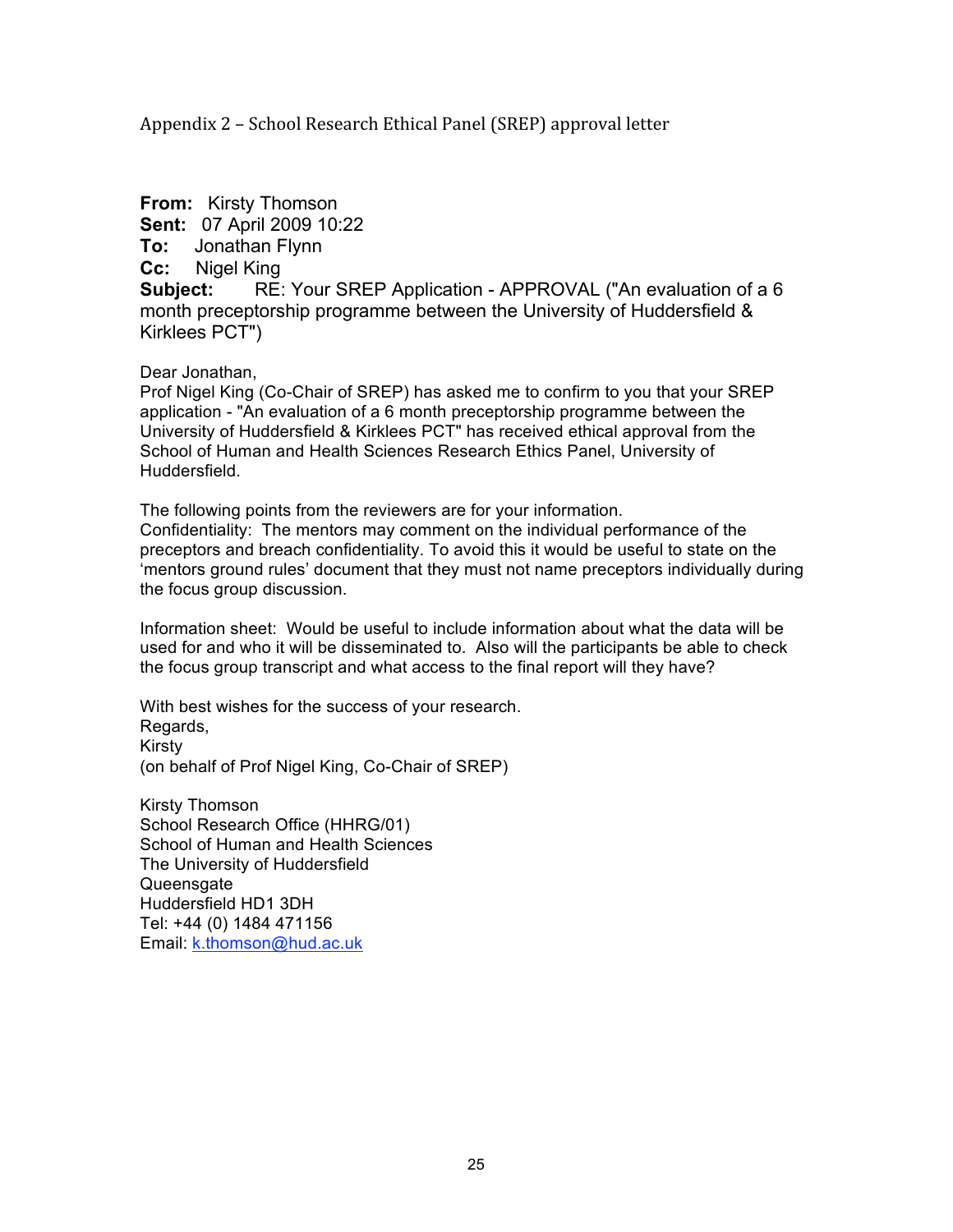Appendix 3 – Focus Group Questions for Preceptee's

**Question 1 – As a consequence of participating in the preceptorship scheme, how has it prepared you for working in the NHS environment?**

**Question 2 – How has the preceptorship scheme helped you to establish yourself as an autonomous practitioner?**

**Question 3 – What contributions have you made to the scheme?**

**Question 4 – Would you consider a career in the community?**

**Question 5 – Are there any gaps in the process of practicing as a community based AHP?**

**Question 6 – How do you think this scheme will help you achieve a future post as an occupational therapist/ physiotherapist/ speech and language therapist?**

**Further comments**